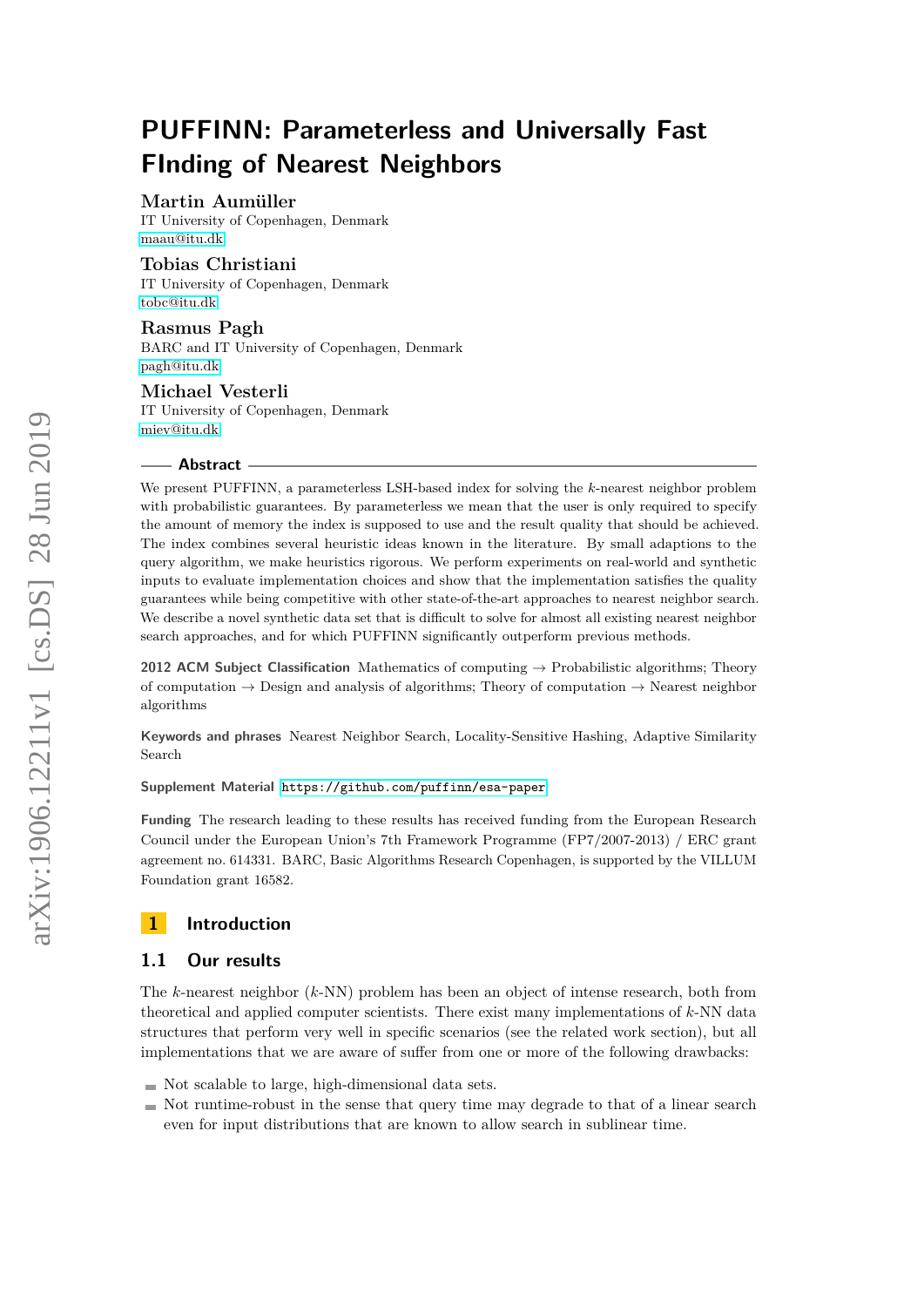- $\blacksquare$  Not recall-robust in the sense that there are input distributions that obtain low (less than 50%) recall.
- Performance bounds only hold for well-chosen values of certain parameters that depend on the data set as well as the query distribution.

PUFFINN combines several insights from recent theoretical research on *k*-NN data structures into a data structure that addresses these drawbacks. Our contributions are as follows:

- **1.** we present a parameterless and universal locality-sensitive hashing-based (LSH) implementation that solves the *k*-NN problem with probabilistic guarantees (Section [3\)](#page-4-0)
- **2.** we prove the correctness of an adaptive query mechanism building on top of the LSH forest data structure described by Bawa et al. in [\[5\]](#page-14-0) (Section [3\)](#page-4-0)
- **3.** we describe an adaptive filtering approach to decrease the number of expensive distance computations (Section [4\)](#page-7-0)
- **4.** we propose a difficult dataset for the 1-NN problem that exposes weaknesses in known heuristics (Section [5\)](#page-9-0)
- **5.** we provide a detailed experimental study of our approach, evaluating design choices and relating it to the performance of other state-of-the-art approaches to *k*-NN search (Section [5\)](#page-9-0)

Prior to this work, only subsets of these ideas have been implemented. Our main contribution on the theoretical side is that we make certain heuristics, such as the query algorithm described in [\[5\]](#page-14-0), rigorous. While some ideas of adaptive query algorithms have been discussed before [\[18\]](#page-15-0), they made assumptions on the data and query distribution; our methods work for *k*-NN search in its full generality. On the practical side, we shed light on the empirical performance of theoretical ideas with regard to possible speed-ups of an LSH implementation. Our final implementation is parameterless in the sense that it only requires the user to specify the space available for the data structure and the required quality guarantee. Our implementation is competitive to state-of-the-art *k*-NN algorithms; in particular, it is as performant as previous LSH solutions that are not parameterless and do not provide guarantees on the quality of the result.

# **1.2 Related work**

There exist many fundamentally different approaches to nearest neighbor search. Popular techniques range from approximate tree-based methods, such as *kd*-trees [\[6\]](#page-15-1) and *M*-trees [\[14\]](#page-15-2) with an early stopping criterion [\[33\]](#page-16-0), to random projection trees [\[16\]](#page-15-3), to graph-based approaches [\[24,](#page-15-4) [21\]](#page-15-5), and finally hashing-based approaches, for example using LSH [\[20\]](#page-15-6). Each paradigm comes with performant implementations and we will introduce some of them in Section [5](#page-9-0) when we are evaluating our implementation. Since the focus of the present paper is designing a provably correct LSH implementation we will focus on existing methods in this realm. See the benchmarking paper by Aumüller et al. [\[4\]](#page-14-1) for a more detailed overview over other approaches and their performance on real-world datasets.

**Locality-sensitive hashing** LSH was introduced by Indyk and Motwani in [\[20\]](#page-15-6). We sketch the basic idea here. An LSH data structure consists of several independent repetitions of space partitions using LSH functions. An LSH function maps a data point to a hash code such that closer points are more likely to collide than far away points. In the LSH framwork,  $K \geq 1$  locality-sensitive hash functions are concatenated to increase the gap between the collision probability of "close" points and "far away" points. For solving the  $(c, r)$ -near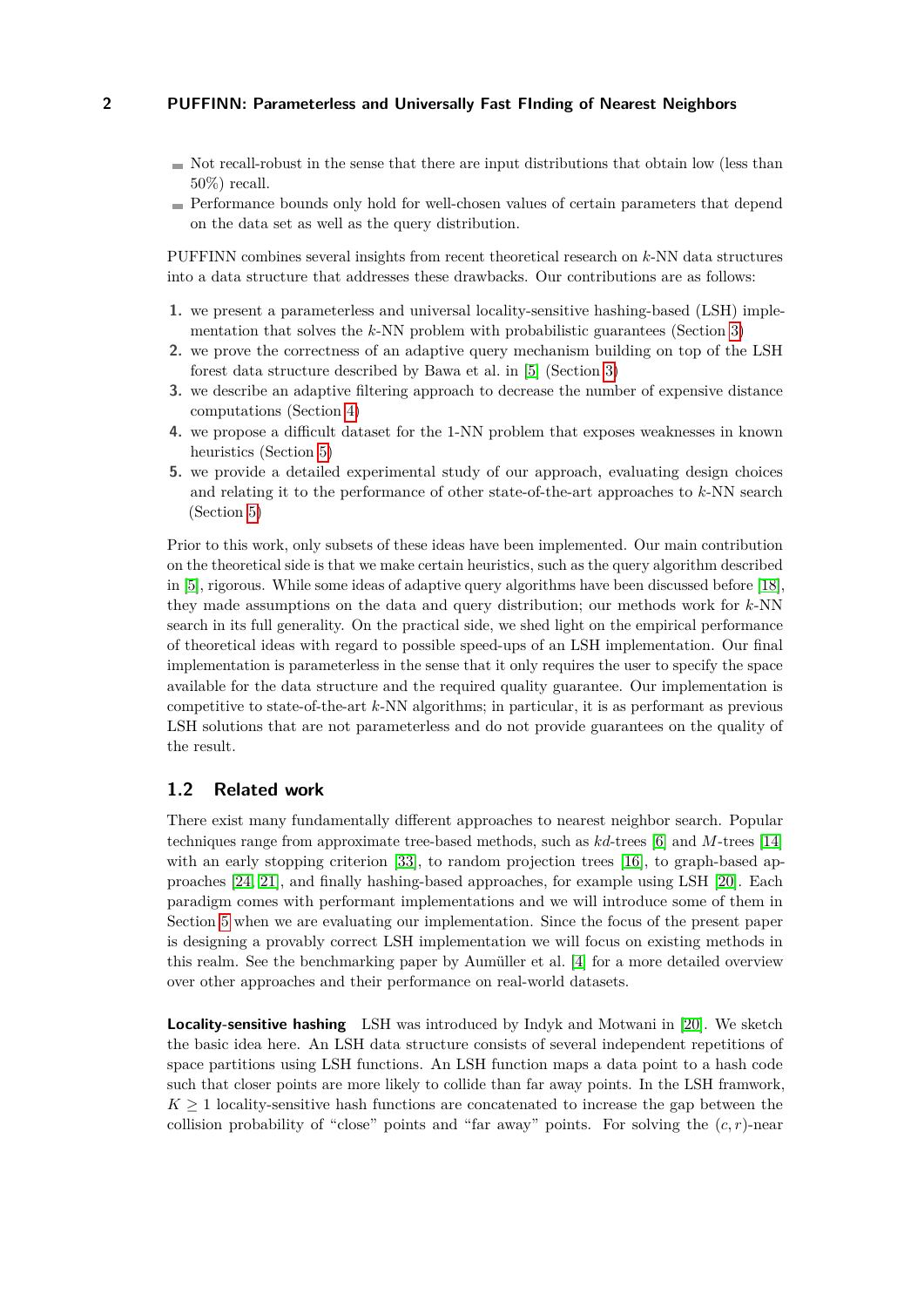neighbor problem [\[20\]](#page-15-6), a certain concatenation length *K* is fixed according to the number of points in the data set, the approximation factor  $c$ , and the strength of the hash family at hand. From the value *K* and the hash family one can compute how many repetitions *L* (using independent hash functions) have to be made to guarantee that a close point is found with constant probability. The theoretical literature on LSH has mostly focused on solving the approximate near neighbor problem which can be be used to solve the approximate *nearest* neighbor problem through a reduction [\[19\]](#page-15-7). In this paper we use LSH to solve the exact *k*-nearest neighbor problem with probabilistic guarantees.

**LSH implementations** Implementations of LSH evolved over the years with new advances in the theory of LSH. One of the first popular implementations, dubbed E2LSH [\[2\]](#page-14-2), was tailored for Euclidean space and included automatic parameter tuning of the *K* parameter based on subsampling the dataset. From this *K* parameter, other parameter such as the number of repetitions are derived. It solves the problem of reporting all points within a distance *r* (specified during preprocessing) from the query and uses potentially large space on large datasets [\[2\]](#page-14-2). The multiprobing approach introduced by Dong et al. in [\[18\]](#page-15-0) allowed for implementations in which the space parameter can be fixed as in our approach. Their parameter tuning relies on the assumption that there is a certain distance distribution between queries and data points. LSHkit was the first implementation using this idea [\[17\]](#page-15-8). A new LSH family for angular distance on the unit sphere motivated the development of the FALCONN library [\[1\]](#page-14-3). It contains highly optimized routines for efficient hash function computation, and supports multiprobing.

None of these approaches give guarantees on the query procedure if the query set is different with respect to distance distributions from the one seen during index building. Our data structure can be seen as a modified version of the LSH forest introduced by Bawa et al. in  $[5]$ . Instead of using a single hash length  $K$ , an individual repetition is a trie built on the hash codes of the data points. Our query algorithm replaces the heuristic candidate collection of a predefined size with a rigorous termination criterion.

The cost of evaluating an LSH function differs widely. It ranges from *O*(1) time for the bitsampling approach in Hamming space [\[20\]](#page-15-6), over  $O(d)$  for random hyperplane hashing [\[10\]](#page-15-9), to  $O(d^2)$  for cross-polytope LSH [\[1\]](#page-14-3). For the latter, the authors of [1] proposed a heuristic version that decreases the running time to  $O(d \log d)$ . Another approach to reduce hashing time is to build a hashing oracle that returns the necessary *KL* hash function values necessary to query the LSH data structure, but builds those from a smaller set of independent hash functions. Christiani [\[11\]](#page-15-10) described two approaches that reduce the amount of independent hash functions needed to produce these hash values from  $KL$  to  $K\sqrt{L}$  (using tensoring as in [\[3\]](#page-14-4)) or  $O(\log^2 n)$  (using the pooling approach in [\[15\]](#page-15-11)). While the E2LSH framework uses a variant of tensoring, we are not aware of an implementation using the pooling strategy.

Another idea that is currently missing in existing LSH implementations is the use of sketches, i.e., small representations of the original data points that allow to estimate the distance between two data points via their sketches. Christiani [\[11\]](#page-15-10) describes how to use sketches when solving the near neighbor problem, but we are not aware of existing LSH-based implementations using this idea. We remark that sketching is a well-known technique and refer to the survey [\[27\]](#page-15-12).

**Auto Tuning Approaches** Apart from the approaches mentioned above, FLANN [\[26\]](#page-15-13) and the implementation of vantage point trees in nmslib [\[8\]](#page-15-14) are two non-LSH based nearest neighbor search that promise to tune the data structure to guarantee a certain quality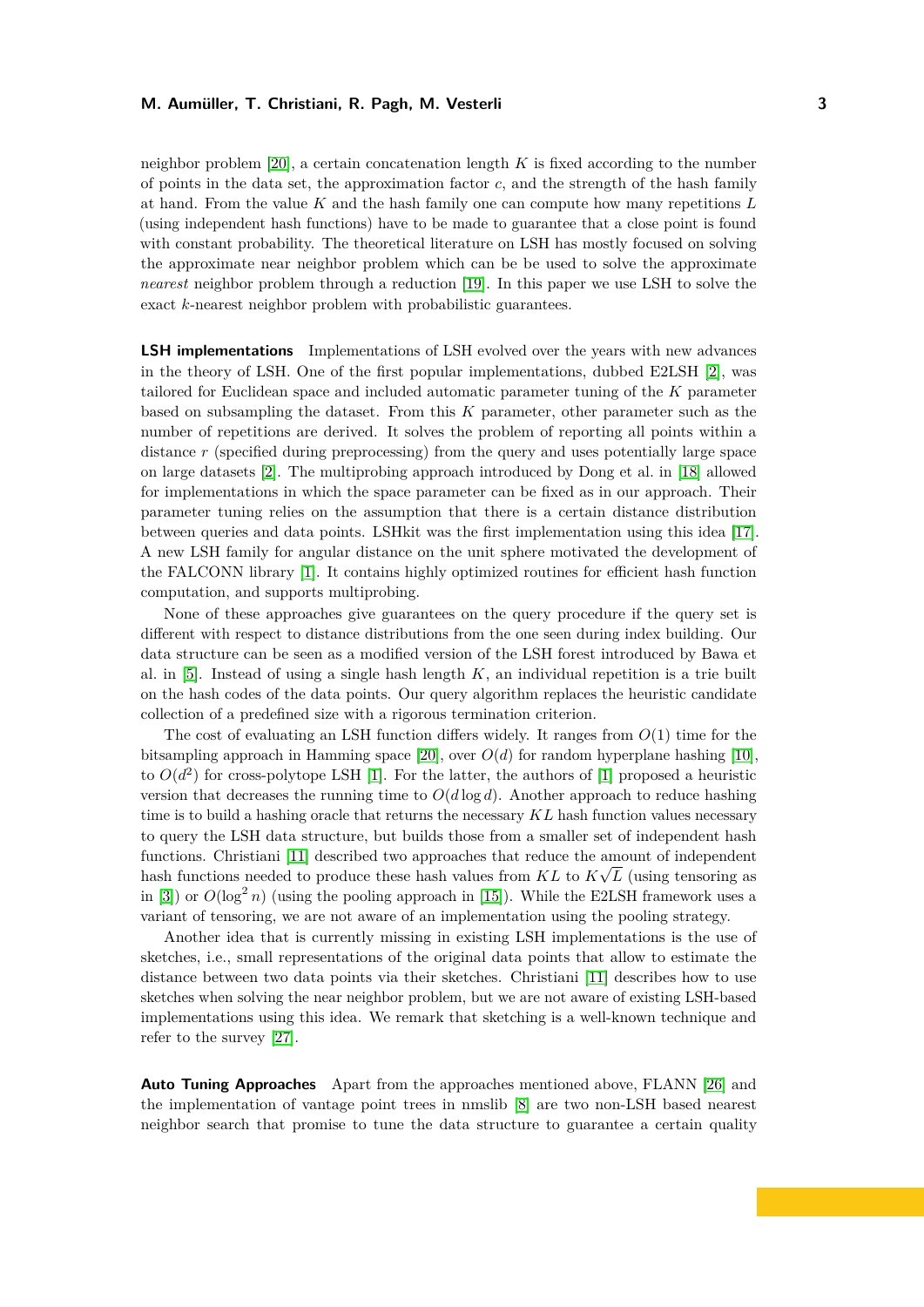criterion. This criterion is usually the recall of the query, i.e., the fraction of true nearest neighbor among the points returned by the implementation.

FLANN contains a collection of tree-based methods. For auto-tuning, it takes a small sample of the data structure and builds indexes in a certain parameter space. It then queries the data structure with points from the data set and picks, among all the indexes that achieve at least the recall the user wishes for, the one with fastest query times. The auto tuning employed by nmslib for the vantage point tree implementation follows the same principles and explores a certain parameter space based on a model of the data set to be indexed. Both approaches require that the query and data set distribution are not too different. We will see in the experiments that both of the approaches do not satisfy the recall guarantees, even on real-world datasets.

# <span id="page-3-1"></span>**2 Preliminaries**

#### **2.1 Problem Definition**

We assume a distance space  $(X, dist)$  with distance measure dist:  $X \times X \to \mathbb{R}_{\geq 0}$ .

**► Definition 1.** *Given a dataset*  $S \subseteq X$  *and an integer*  $k \geq 1$ *, the*  $(k, \delta)$  *nearest neighbor problem (* $(k, \delta)$ *-NN) is to build a data structure, such that for every query*  $q \in X$ , the query *algorithm returns a set of k distinct points, each one being with probability at least*  $1 - \delta$ *among the k points in S closest to q.*

An algorithm solving the  $(k, \delta)$ -NN problem guarantees an expected recall of  $(1 - \delta)k$ , which is usually the quality measure in the context of nearest neighbor search algorithms.

# **2.2 Locality-Sensitive Hashing**

<span id="page-3-0"></span> $\triangleright$  **Definition 2** (LSH Family [\[20,](#page-15-6) [10\]](#page-15-9)). *A* locality-sensitive hash (LSH) family *H is family of functions*  $h: X \to R$ *, such that for each pair*  $x, y \in X$  *and a random*  $h \in H$ *, for arbitrary*  $q \in X$ , whenever  $dist(q, x) \leq dist(q, y)$  we have  $p(q, x) := Pr[h(q) = h(x)] \geq Pr[h(q) = h(y)]$ .

Traditionally, LSH families are used in the LSH framework to solve the (*c, r*)-near neighbor problem. For completeness, we provide a description of the standard framework in Appendix [A.](#page-16-1)

While the theory provided in this paper applies to every distance space that encompasses an LSH family, we set our focus on solving the *k*-NN problem on the *d*-dimensional unit sphere under angular distance, which is equivalent to cosine similarity and inner product similarity on unit length vectors. By using the Gaussian kernel approximation method of Rahimi and Recht [\[29\]](#page-16-2) as described by Christiani in [\[12\]](#page-15-15), our results extend to the whole Euclidean space.

Random hyperplane (HP) LSH described by Charikar in [\[10\]](#page-15-9) and Cross-Polytope (CP) LSH introduced by Terasawa and Tanaka [\[31\]](#page-16-3) and analyzed by Andoni et al. in [\[1\]](#page-14-3) are two different LSH schemes under this distance measure. A single HP LSH function produces a single bit. It works by choosing a random *d*-dimensional vector  $a = (a_1, \ldots, a_d)$  where each  $a_i$  is an independent standard normal random variable. The hash code of a point  $x$  is 1 if the inner product between *a* and *x* is at least 0, and 0 otherwise. A single CP LSH function applies a random rotation of *x* on the unit sphere and then maps it to the index of the closest vector out of the 2*d* signed standard basis vectors. Technically, it can be thought of as choosing *d* random hyperplanes  $a_1, \ldots, a_d$  and mapping *x* to the index of the hyperplane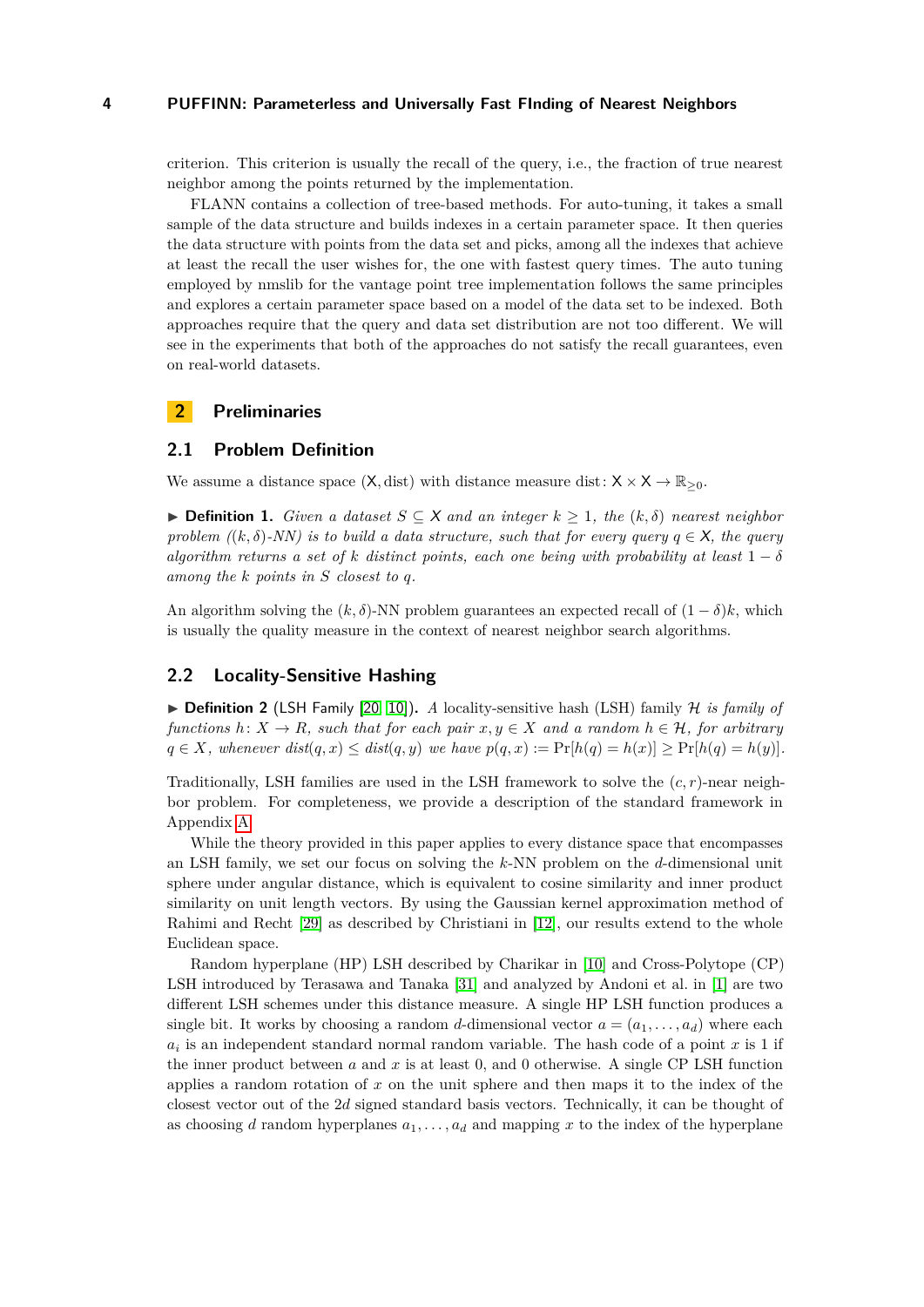with the largest absolute inner product, separating the two cases that the inner product is negative or not.

# <span id="page-4-0"></span>**3 Data Structure**

This section describes the basic ideas of the data structure used in our implementation. Due to space reasons we only highlight the basic data structure and some of its properties. The full description with all proofs can be found in Appendix [B.](#page-17-0) Note that the implementation has many differences to this clean version. These differences are discussed in Section [4.](#page-7-0)

# **3.1 Description**

In this section we will assume that we can perform distance computations and evaluate locality-sensitive hash functions in constant time. Our data structure will be parameterized by integers  $L, K \geq 1$  and will consist of a collection of *L* LSH tries of max depth *K*. This data structure is known as an LSH Forest [\[5\]](#page-14-0). Here we use a variant of the LSH tries with bounded depth and for completeness we include a brief description and statement of relevant properties.

**LSH tries** We index the LSH tries by  $j = 1, \ldots, L$ . The *j*th LSH trie is built from the set of strings  $\{(h_{1,j}(x),...,h_{K,j}(x)) \mid x \in S\}$  where  $h_{i,j} \sim \mathcal{H}$ . The trie is constructed by recursively splitting the set of points *S* on the next (*i*th) character until  $|S| \le i$  or  $i = K + 1$  at which point we create a leaf node in the trie that stores references to the points in *S*. Internal nodes store pointers to its children in a hash table where the keys are locality-sensitive hash values.

**Query algorithm** Let  $S_{i,j}(q)$  denote the subset of points in *S* that collide with *q* when we consider the first *i* hash values used in the construction of the *j*th trie. That is,  $S_{i,j}(q)$  ${x \in S \mid h_{1,j}(q) = h_{1,j}(x) \land \cdots \land h_{i,j}(q) = h_{i,j}(x)}$ . For our query algorithm we wish to retrieve the points in each trie that collide with our query point in a bottom-up fashion, starting at depth  $i = K$ . Define  $\Pi_{i,j}(q) = S_{i,j}(q) \setminus S_{i+1,j}(q)$  where  $S_{K+1,j}(q) = \emptyset$ .

<span id="page-4-1"></span> $\triangleright$  Fact 1. LSH tries have expected construction time  $O(nK)$  and use  $O(n)$  words of space. For  $i \in \{0, 1, \ldots, K\}$  we can retrieve a set  $S'_{i,j}(q) \supseteq S_{i,j}(q)$  with  $|S'_{i,j}(q)| \leq |S_{i,j}(q)| + i$  using  $O(|S_{i,j}(q)|+i)$ . After having retrieved  $S'_{i,j}(q)$  we can retrieve  $S'_{i-1,j}(q)$  using additional time  $O(|\Pi_{i-1,j}(q)|)$ .

The query algorithm is described in Algorithm [1.](#page-5-0) During a query we search through the LSH Forest starting with the buckets  $S_{i,j}(q)$  at depth  $i = K$  and moving up one level once the *L* LSH tries have been explored at the current level. While searching we use a data structure PQ to keep track of the top-*k* closest points seen so far. We stop the search once we have searched sufficiently many tries at a depth where our current *k*-nearest neighbor candidate would have been found with probability at least  $1 - \delta$ . This stopping criterion ensures that we always search far enough to find the true *k*-nearest neighbor with probability at least  $1 - \delta$ .

Insertions (Line 6) and retrieval of the *k*-largest distance (Lines 5 and 9) can be done in expected amortized time  $O(1)$  by using an array of size 2k which is updated after each  $k$ insertions. For simplicity the algorithm is described as a double for-loop that iterates over the sets  $\Pi_{i,j}(q)$  in a bottom-up fashion. Using LSH tries Algorithm [1](#page-5-0) would be implemented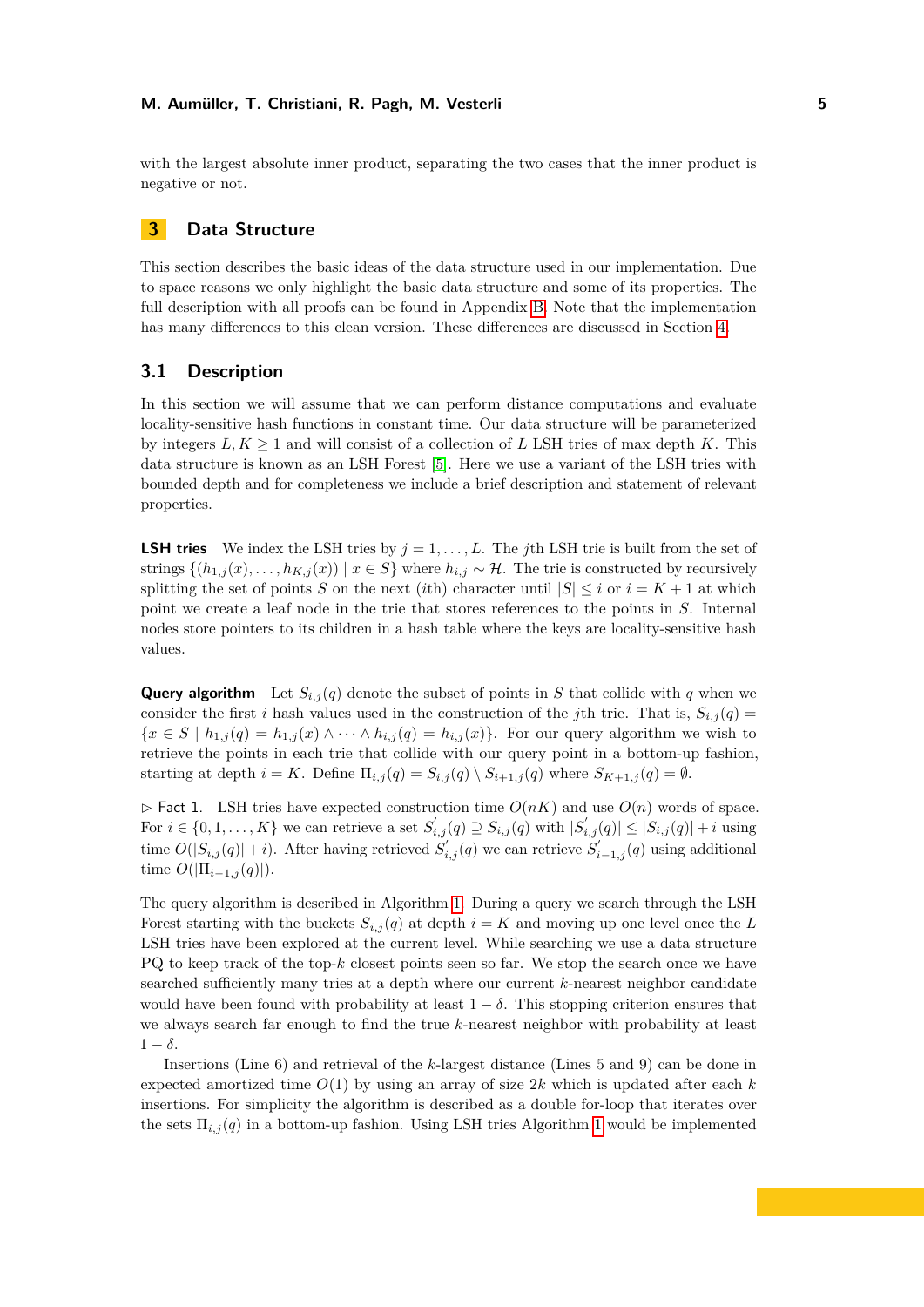**Algorithm 1:** ADAPTIVE-KNN $(q, k, \delta)$ **<sup>1</sup>** PQ ← empty priority queue of (point*,* dist) of unique points **2 for**  $i \leftarrow K$ ,  $K - 1, \ldots, 0$  **do 3 for**  $j \leftarrow 1, 2, \ldots, L$  **do 4 for**  $x \in \Pi_{i,j}(q)$  **do**  $\mathscr{C}*$  We abbreviate  $x'_k \leftarrow \text{PQ.max}()$  for ease of notation  $\ast \mathscr{C}$  $\textbf{5}$  **if** dist $(q, x'_k) \geq \text{dist}(q, x)$  **then 6 PQ.insert** $(x, dist(q, x))$  // Remove largest entry if PQ contains more than *k* elements. **7 end 8 end**  $\textbf{p}$   $\textbf{p}$   $\textbf{p}$   $\textbf{p}$   $\textbf{p}$   $\textbf{p}$   $\textbf{p}$   $\textbf{p}$   $\textbf{p}$   $\textbf{p}$   $\textbf{p}$   $\textbf{p}$   $\textbf{p}$   $\textbf{p}$   $\textbf{p}$   $\textbf{p}$   $\textbf{p}$   $\textbf{p}$   $\textbf{p}$   $\textbf{p}$   $\textbf{p}$   $\textbf{p}$   $\textbf{p}$   $\textbf{p}$   $\textbf{$ **<sup>10</sup> return** PQ **11 end 12 end 13 end**

<span id="page-5-0"></span>by using a straight-forward bottom-up traversal of the tries with properties described in Fact [1.](#page-4-1)

We proceed by proving that Algorithm [1](#page-5-0) solves the  $(k, \delta)$ -NN problem as well as providing running time bounds. The idea behind an adaptive *k*NN algorithm with guarantees following the approach of Algorithm [1](#page-5-0) can be attributed to Dong et al. [\[18\]](#page-15-0). Christiani et al. [\[13\]](#page-15-16) show how a different stopping criteria gives a self-tuning algorithm in the regime where  $\delta = 1/n$ . To the best of our knowledge both the following proof of correctness (although simple) and the running time bound for Algorithm [1](#page-5-0) is new.

**Lemma 3.** ADAPTIVE-KNN $(q, k, \delta)$  *returns a set of k points, each one being with probability at least*  $1 - \delta$  *among the closest k points to q*.

**Proof.** As introduced in Definition [2,](#page-3-0) we use the short notation  $p(q, x) := Pr[h(q) = h(x)]$ under the random LSH hash function choice *h*. Let  $x_1, \ldots, x_k$  be the *k* closest neighbors of *q* in *S*. First, observe that at any stage the algorithm maintains the invariant "PQ*.*size() *< k* **or**  $p(q, x'_{k}) \leq p(q, x_{k})$ ". This is true because at any point, the *k*-th closest point  $x'_{k}$  identified by the algorithm satisfies  $dist(q, x'_k) \geq dist(q, x_k)$ . Together with the montonicity of the collision probability of LSH, cf. Definition [2,](#page-3-0) the invariant holds. Thus, the algorithm cannot terminate until *j'* tries have been searched at level *i'* where either  $j' \geq \ln(1/\delta)/p(q, x_k)^{i'}$  or  $i' = 0$ . In the first case the probability of not finding a kNN of *q* is at most  $(1-p(q, x_k)^{i'})^{j'}$  ≤ δ. In the case of  $i' = 0$  the query algorithm degrades to a linear scan and we are guaranteed to report the true  $kNNs$ .

Next, we connect the expected running time of Algorithm [1](#page-5-0) to the optimal expected running time of an algorithm that knows optimal parameter choices for  $i$  and  $j$ . We will use  $OPT(L, K, k, \delta)$  to denote the optimal expected query time that can be achieved with the natural algorithm that solves *k*NN queries on the LSH Forest by searching *j* tries at depth *i* where  $i$  and  $j$  are chosen to minimize the query time. In our expression for the expected the query time we use a unit cost model that counts hash function evaluations and distance computations. To ensure that each point in the *k*NN set is reported with probability at least 1 − *δ* we search  $j = \ln(1/\delta)/p(q, x_k)^i$  tries. The expected cost of searching one LSH trie at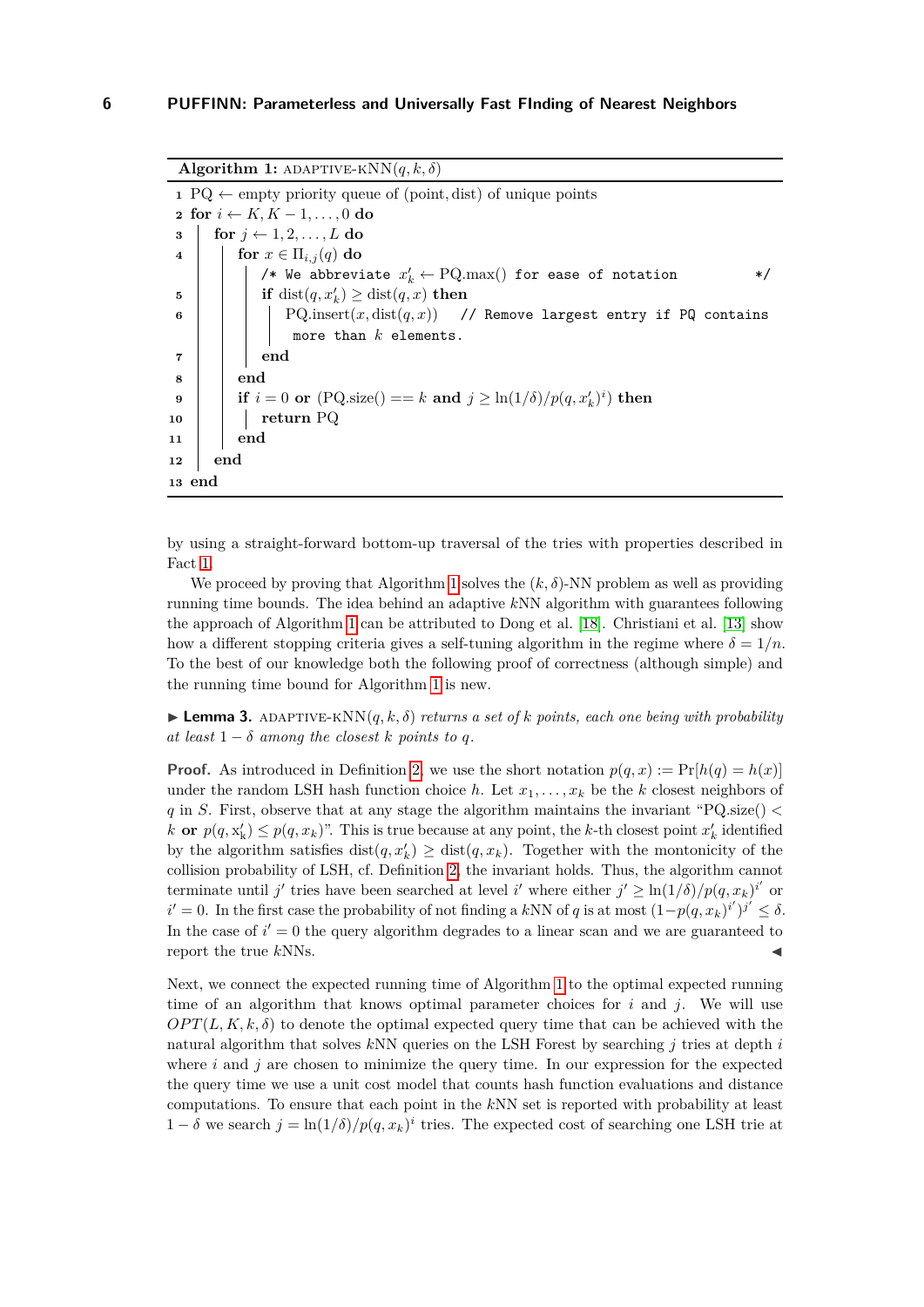depth *i* is  $i + \sum_{x \in P} p(q, x)^i$ .

$$
OPT(L, K, k, \delta) = \min \left\{ \frac{\ln(1/\delta)}{p(q, x_k)^i} (i + \sum_{x \in P} p(q, x)^i) \mid 0 \le i \le K, \frac{\ln(1/\delta)}{p(q, x_k)^i} \ge L \right\}.
$$

<span id="page-6-0"></span>We obtain the following lemma with a proof provided in Appendix [B.](#page-17-0)

**Lemma 4.** *Let*  $0 < \delta < 1/2$  *then with probability*  $1-\delta$  *we have that* ADAPTIVE-KNN( $q, k, \delta$ ) *terminates in expected time*  $O(OPT(L, K, k, \delta/k) + L(K + k)).$ 

# **3.2 Reducing the Number of LSH Evaluations**

In [\[11\]](#page-15-10), Christiani provides a uniform framework encompassing previous ad-hoc solutions [\[15,](#page-15-11) [3\]](#page-14-4) to reduce the amount of hash function evaluations when solving the approximate near neighbor problem. In Appendix [B](#page-17-0) we describe how these techniques can be applied when solving the *k*-NN problem. In particular, each method requires an adaption of Algorithm [1](#page-5-0) and comes with their own stopping criterion. We provide a succinct description of the methods next.

**Tensoring** Assume that *K* is an even integer and *L* is an even power of two. Form two **Tensoring** Assume that A is an even integer and L is an even power of two. Form two collections of  $\sqrt{L}$  tuples of  $K/2$  LSH functions. Each trie in the LSH forest is now indexed by  $j_1, j_2 \in \{1, \ldots, \sqrt{L}\}$ . The *K* LSH functions used in the  $(j_1, j_2)$ st trie are taken by interleaving the  $K/2$  functions in the *j*<sub>1</sub>st tuple of the first collection and the *j*<sub>2</sub>nd tuple of the second collection. This allows us to construct *L* LSH tries of max depth *K* using only  $\sqrt{L}K$  independent functions.

**Pooling** Form a pool of *m* independent LSH functions that will be shared among LSH tries. For each LSH trie in the LSH Forest we independently sample a random subset of *K* LSH functions from the pool that we use in place of fully random LSH functions. The LSH pool can be viewed as a randomized construction of a smaller LSH family from our original LSH family. As *m* increases LSH functions sampled without replacement from the pool will work almost as well as independent samples from the LSH family.

# **3.3 Sketching for faster distance computations**

Locality-sensitive hashing can be used to produce 1-bit sketches for efficient similarity estimation [\[10,](#page-15-9) [23\]](#page-15-17). The idea is to use a random hash function to hash the output of a locality-sensitive hash function to a single bit, and then packing *w* such bits into a *w*-bit machine word. We can use word parallelism (alternatively table lookups) to count the number of collisions between  $w = \Theta(\log n)$  such sketches in  $O(1)$  time, allowing us to efficiently estimate the similarity between points in our original space. Depending on the LSH scheme used and the distribution of distances between the query point and the data, using 1-bit sketches can replace many of the expensive distance computations performed by the query algorithm with cheaper distance estimations through sketching. See [\[30,](#page-16-4) [11\]](#page-15-10) for more details on sketching in the context of the ANN problem.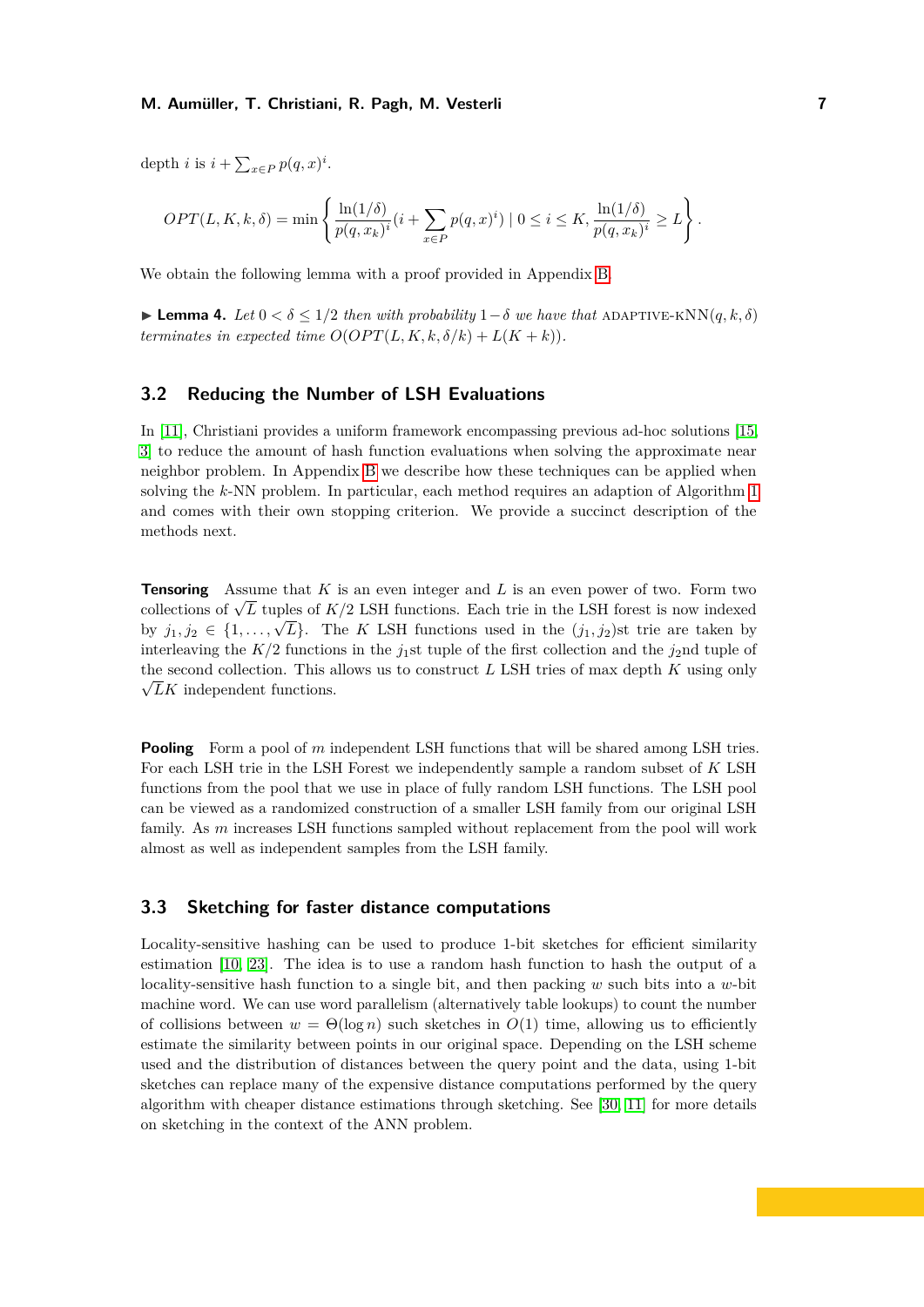<span id="page-7-1"></span>

**Figure 1** Overall structure of our implementation.

# <span id="page-7-0"></span>**4 Implementation Overview**

# **4.1 Overall structure**

Figure [1](#page-7-1) presents an overview over our data structure. Deviating from the pointer-based trie data structure described in Section [3,](#page-4-0) we use an array of indices sorted by hash code, which improves both cache- and space-efficiency. Additionally, a sketching-based filtering approach is used to reduce the number of distance computations carried out during a query. In the following, we make the implementation precise.

A query is answered in rounds, starting at the maximum considered prefix length. A single round works as follows: Repetitions are inspected one after the other. In each repetition, all (new) candidates sharing the hash prefix with the query point are retrieved. For each such candidate point, a sketch is chosen and checked against the corresponding sketch of the query point. Let  $\tau$  denote a threshold value that we will discuss how to set later. If the Hamming distance between candidate and query sketch is less than  $\tau$ , the data point passes the filter, the distance computation is carried out, and the point with its distance to the query is inserted into the accumulator buffer. Once this buffer is full we discard all points not belonging to the top- $k$ . While this can be done in time  $O(k)$ , we found that an implementation based on sorting was faster for the values of *k* we considered. The termination criterion is checked after all repetitions are inspected. If the criterion is satisfied, the algorithm returns the indices of the top-*k* points in the accumulator, otherwise the prefix length is decreased by one and a new round starts.

The following subsections make this process more detailed and discuss engineering choices in the case of angular distance on unit length vectors.

# **4.2 Engineering choices**

**Vector storage** We normalize the query vector and all data vectors, which means that all dot products will be between -1 and 1. This allows storing vectors in a fixed point format represented using 16-bit integers. Such a representation enables AVX2-enabled instructions that allow 16 multiplications at once. To use the AVX instructions, all vectors are stored in a 1-dimensional array with padding to ensure 256-bit alignment.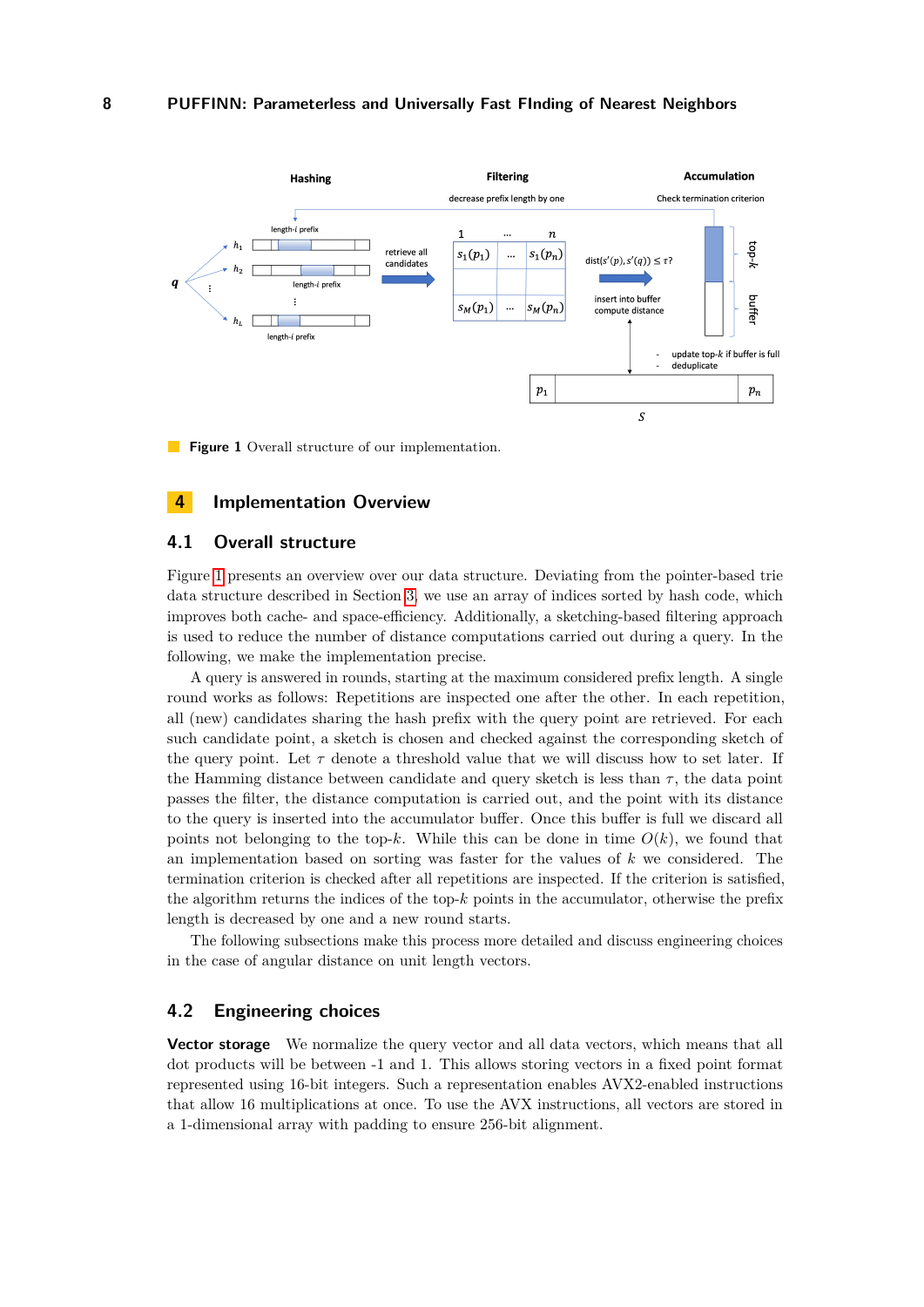**Retrieving candidate points** The *j*th LSH repetition is represented as a sorted array of tuples of the form  $(h<sub>*i,j*</sub>(p), pos(p))$ , where  $pos(p)$  is the index of  $p \in S$  in the original dataset, and  $h_{\leq i,j}(p)$  is the hash code of *p* under hash functions  $h_{1,j} \circ \cdots \circ h_{i,j}$ . We view the hash code as a bitstring. Before retrieving candidates, we first find the tuple with the longest common prefix with the hash of the query vector. This is achieved using binary search, where we tabulate the lexicographic position of each 13-bit prefix to speed up the search.

Each time more candidates are requested, all tuples whose hash code has a common prefix of length at least *i* are considered. Each iteration decrements *i* in order to increase the number of considered vectors. Since the vectors are stored in sorted order, all tuples with a common prefix of length *i* are stored adjacent to the tuples with common prefixes of length  $i+1$ . Furthermore, they are all stored on the same side, depending on whether the removed bit was a 0 or 1. This means that the range of considered vectors can be updated efficiently.

Every access in the array is done in a segment of size  $B = 12$ , regardless of whether the prefix matches or not. This costs almost no time, because the random memory access is the expensive part, and only improves quality. A discussion of suitable values of *B* is provided in Appendix [C.](#page-19-0)

**Filtering candidate points** The filtering step is an additional measure to reduce the number of distance computations. Fix a point  $p \in S$ . During the index building phase, we store *M* 64-bit sketches  $s_1(p), \ldots, s_M(p)$  obtained via HP LSH. If *p* is retrieved as a candidate, retrieve a sketch  $s'(p)$  using a pseudorandom transformation of the repetition number *j*. Next, compute the Hamming distance between  $s'(p)$  and  $s'(q)$ . If the distance is at most  $\tau \in \{0, \ldots, b\}$ , *p* passes the filter and is inserted into the accumulator. A challenge in the context of *k*-NN queries is that the algorithm does not know the distance to the *k*-th nearest neighbor. This means that the threshold has to be adapted according to the points inspected so far. We set threshold  $\tau$  dynamically according to the probability that a vector with Hamming distance *τ* or less has a dot product larger than the smallest dot product in the current top-*k*.

**Computing distances** The accumulator takes care of the candidate points that pass the filter step. It de-duplicates the candidate list and keeps track of the top-*k* points found so far. The accumulator consists of a buffer of size  $2k$ , which contains the current top- $k$  indices. along with their dot products, and a buffer of size *k*, which contains points that passed the filter along with their dot products. Once this buffer is full, the top-*k* list is updated.

# **4.3 Locality-sensitive Hash Functions**

**Supported LSH Functions** The supported hash functions relevant for the paper are HP LSH  $[10]$  and CP LSH  $[1]$ <sup>[1](#page-8-0)</sup>. For the latter, the implementation encompasses both the exact version and the pseudorandom version with three applications of the fast Hadamard transform, see [\[1\]](#page-14-3) for more details. We always regard hash functions as producing an  $\ell$ -bit string as its output. For HP LSH, we have  $\ell = 1$ , for CP LSH, we have  $\ell = \lceil \log 2d \rceil$ . In case the algorithm did not terminate after exploring all *L* repetitions, decreasing the prefix length by one always means that we disregard the last bit of the hash. This is to avoid a sudden increase in the number of collisions in the case of CP LSH. This is theoretically sound since

<span id="page-8-0"></span><sup>1</sup> PUFFINN is generic to the LSH family, but some engineering choices are different for other similarity measures, such as set similarity. At the moment, PUFFINN also support (*b*-bit) MinHash [\[9,](#page-15-18) [23\]](#page-15-17).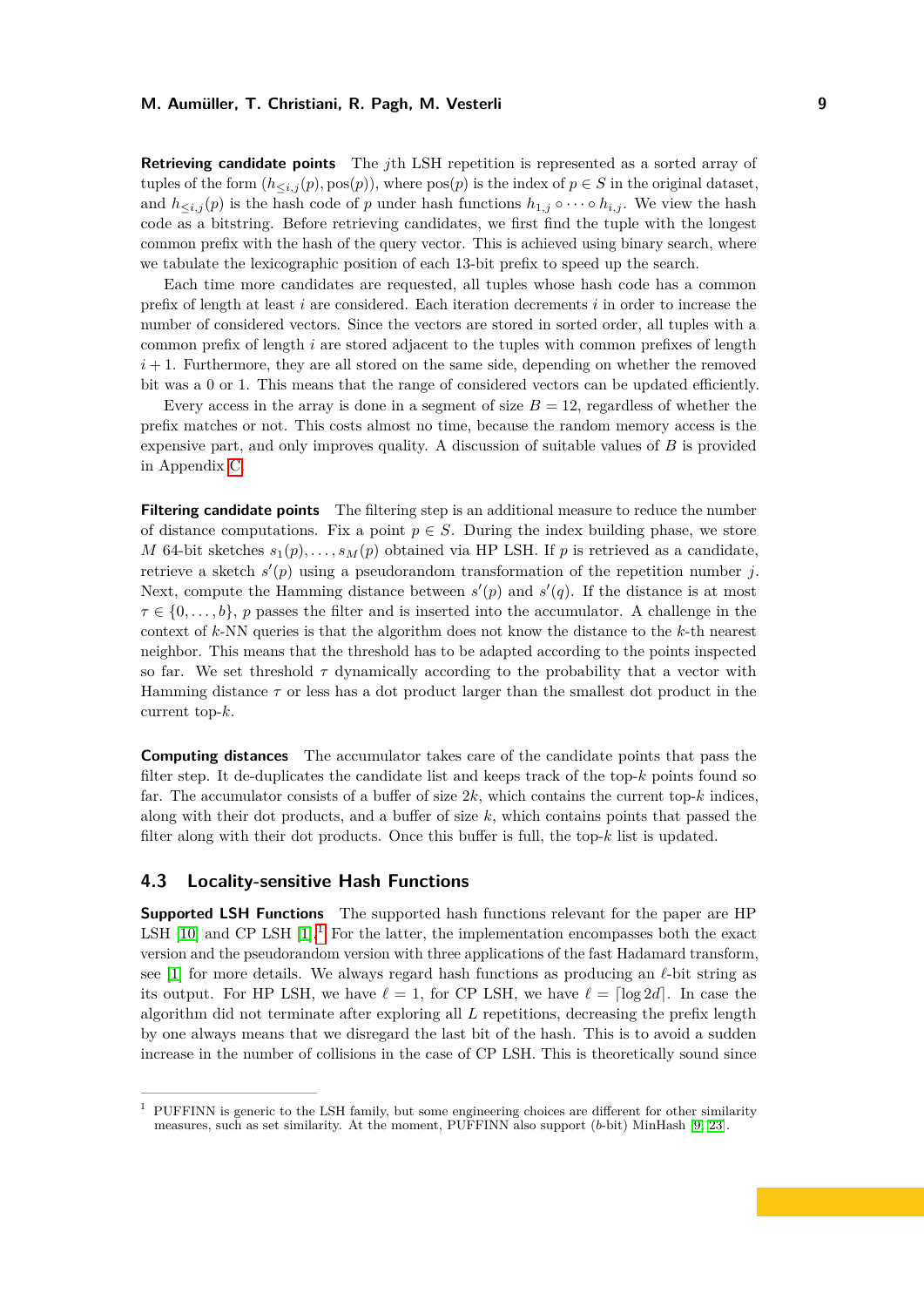the termination criteria from Section [3](#page-4-0) only need a lower bound on the collision probability at a certain prefix-length, which can be estimated for individually bit lengths of CP LSH.

**Estimating Collision Probabilities** Recall from Section [3](#page-4-0) that evaluating the collision probability of two points at a certain distance is a key ingredient in the query algorithm. While such a formula is easy to derive for HP LSH, we only know of the asymptotic behavior of collision probabilities for CP LSH [\[1\]](#page-14-3). To overcome this obstacle, we find a Monte Carlo estimate on the collision probability of unit vectors with inner product  $\alpha$ ,  $-1 \leq \alpha \leq 1$ , by enumerating different values of  $\alpha$  in a window of size .05. For a fixed distance, we consider two points  $x = (1, 0, \ldots, 0)$  and  $y = (\alpha, \sqrt{1 - \alpha^2}, 0, \ldots, 0)^2$  $y = (\alpha, \sqrt{1 - \alpha^2}, 0, \ldots, 0)^2$  $y = (\alpha, \sqrt{1 - \alpha^2}, 0, \ldots, 0)^2$  draw 1 000 random CP hash functions, count the number of collisions, and tabulate the estimate. As mentioned above, we always consider bit strings, so the probability estimation for CP LSH is made for all bit lengths up to  $\ell = \lceil \log 2d \rceil$ .

In the query procedure, we round the distance down to the closest distance value for which we have tabulated an estimate and use that to bound the collision probability. The evaluation in the next section will show that this yields a negligible loss in quality compared to an exact variant using HP LSH.

# <span id="page-9-0"></span>**5 Experimental Evaluation**

**Implementation and Experimental Setup** PUFFINN is implemented in C++ and comes with a wrapper to the Python language. Experiments were run on 2x 14-core Intel Xeon  $E5-2690v4$  (2.60GHz) with 512GB of RAM using Ubuntu 16.10 with kernel 4.4.0. It is compiled using g++ with the compiler flags -std=c++14 -Wall -Wextra -Wno-noexcept-type  $-$ march=native  $-03$   $-g$   $-$ fopenmp. Index building was multi-threaded, queries where answered sequentially in a single thread. The experiments were conducted in the ann-benchmarks framework from [\[4\]](#page-14-1). The code, raw experimental results, and the Jupyter notebook used for the evaluation are available at <https://github.com/puffinn/esa-paper>.

**Quality and Performance Metrics** As quality metric we measure the individual recall of each query, i.e., the fraction of points reported by the implementation that are among the true *k*-NN. As performance metric, we record individual query times. We usually report on the *throughput*, i.e., the average number of queries that can be answered in one second. In plots, the throughput is dubbed QPS for *queries per second*.

**Parameter Choices** PUFFINN has two parameters: the space a user is willing to allocate for the index, and the expected recall that should be achieved. We run PUFFINN with expected recall values in the set {*.*1*, .*2*, .*5*, .*7*, .*9*, .*95}. As space parameters, we use the doubling range 512 MB to 32 GB. We always retrieve the ten nearest neighbors.

**Objectives of the Experiments** Our experiments are tailored to answer the following high-level questions (*HL-Q*):

(HL-Q1) Given the choices of sketching and hash function evaluation methods described in the previous two sections, how do they compare to each other w.r.t. empirical performance (Sections [5.1–](#page-11-0)[5.3\)](#page-12-0)?

<span id="page-9-1"></span><sup>&</sup>lt;sup>2</sup> By spherical symmetry, the collision probabilities are the same for all pairs of points with inner product *α*.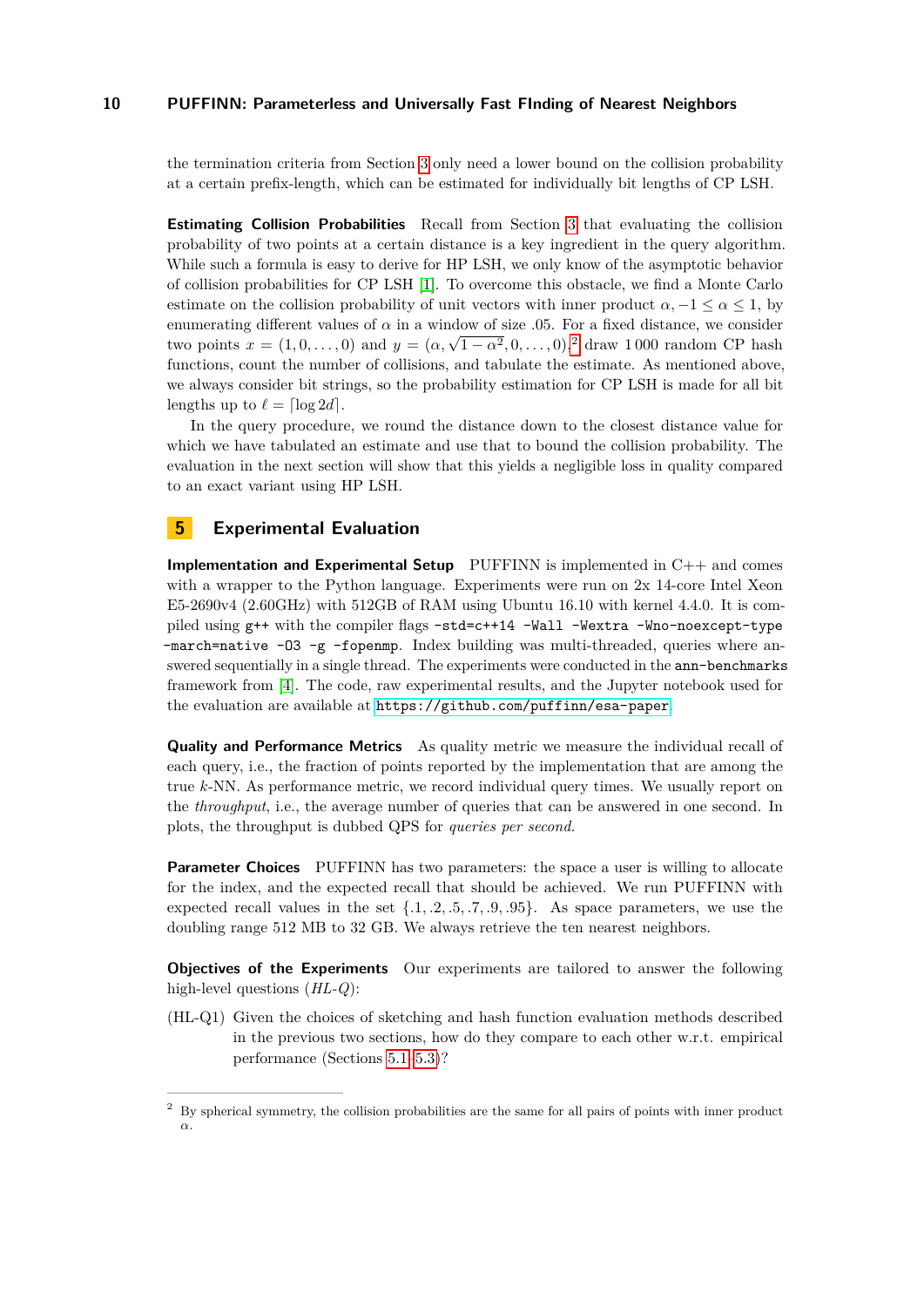<span id="page-10-0"></span>

| $\mathbf{Database}$  | Data Points/Query Points Dimensions |     |
|----------------------|-------------------------------------|-----|
| <b>GLOVE</b> [28]    | 1 183 514/10 000                    | 100 |
| <b>GLOVE-2M [28]</b> | 2 196 018/10 000                    | 300 |
| <b>GNEWS-3M [25]</b> | 3 000 000/10 000                    | 300 |
| <b>SYNTHETIC</b>     | 1 000 000 / 1 000                   | 300 |

**Table 1** Datasets under consideration.

(HL-Q2) Can a parameterless method compete with implementations that have parameters tuned to the data and query workload (Section [5.5\)](#page-13-0)?

To answer these questions, we will consider the following implementation-level questions (*IL-Q*):

- $(IL-Q1)$  What is the influence of the filtering approach to the quality/QPS (Section [5.1\)](#page-11-0)?
- (IL-Q2) What is the influence of the update threshold  $\tau$  to quality and QPS (Section [5.1\)](#page-11-0)?
- (IL-Q3) How does the space parameter influence the QPS (Section [5.2\)](#page-12-1)?
- (IL-Q4) How does the hash function and evaluation strategy influence performance (Section [5.3\)](#page-12-0)?

**Real-World Datasets** Table [1](#page-10-0) gives an overview of the datasets used in the experiments. Cosine similarity is usually used in the context of word embeddings, so we use three realworld datasets that originate from two different word embedding algorithms. Unless stated otherwise, all experiments are carried out on Glove-1M.

**Synthetic Dataset** We describe a synthetic data set and query distribution that, as we will see, is challenging for many heuristic nearest neighbor implementations. For a fixed  $d \geq 1$ , we construct a dataset over  $\mathbb{R}^{3d}$  as follows. For each  $i \in \{1, \ldots, n-1\}$ , let  $y_i$  and  $z_i$ be two *d*-dimensional vectors of expected length  $\sqrt{1/2}$  where each coordinate is sampled independently from  $\mathcal{N}(0, 1/2d)$ . Define  $x_i = (0^d, y_i, z_i)$ . Let *v* and *w* be two more random vectors of expected length  $\sqrt{1/2}$ . Finally, set  $x_n = (v, w, 0^d)$ . We define *m* query vectors as follows: For each  $i \in \{1, \ldots, m\}$ , let  $q_i = (v, 0^d, r_i)$ , where  $r_i$  is a random vector of length  $\sqrt{1/2}$ .

This construction has the property that *x<sup>n</sup>* is the nearest neighbor of every query. Furthermore, all data points have unit length in expectation. The distance from each  $q_i$  to  $x_n$  is expected to be 1 (or equivalently  $E[\langle q_i, x_n \rangle] = \frac{1}{2}$ ), whereas the distance to all other  $x_n$  is expected to be 1 (or equivalently  $E[\langle q_i, x_n \rangle] = \frac{1}{2}$ ), whereas the distance to an other points is around  $\sqrt{2}$  (i.e.,  $E[\langle q_i, x_j \rangle] = 0$ ). In the experiment, we choose  $n = 1000000$  and  $d = 100.$ 

**Other approaches** We compare PUFFINN to the following implementations: FALCONN, a state-of-the-art LSH implementation using the theory developed in [\[1\]](#page-14-3); ONNG, a recent graph-based approach described in [\[21\]](#page-15-5); ANNOY, the best-performing implementation of a random-projection forest [\[7\]](#page-15-21); IVF, a *k*-means clustering based approach [\[22\]](#page-15-22); FLANN, a collection of different approaches with tuning of recall value [\[26\]](#page-15-13); VantagePointTree [\[32\]](#page-16-5) as implemented in NMSlib [\[8\]](#page-15-14) with recall guarantees.

These approaches stood out in the benchmarking paper from Aumüller et al. [\[4\]](#page-14-1) as performing best on many datasets. We use the same parameter space as in [\[4\]](#page-14-1) to test the performance of the different implementations. For each implementation, we report the best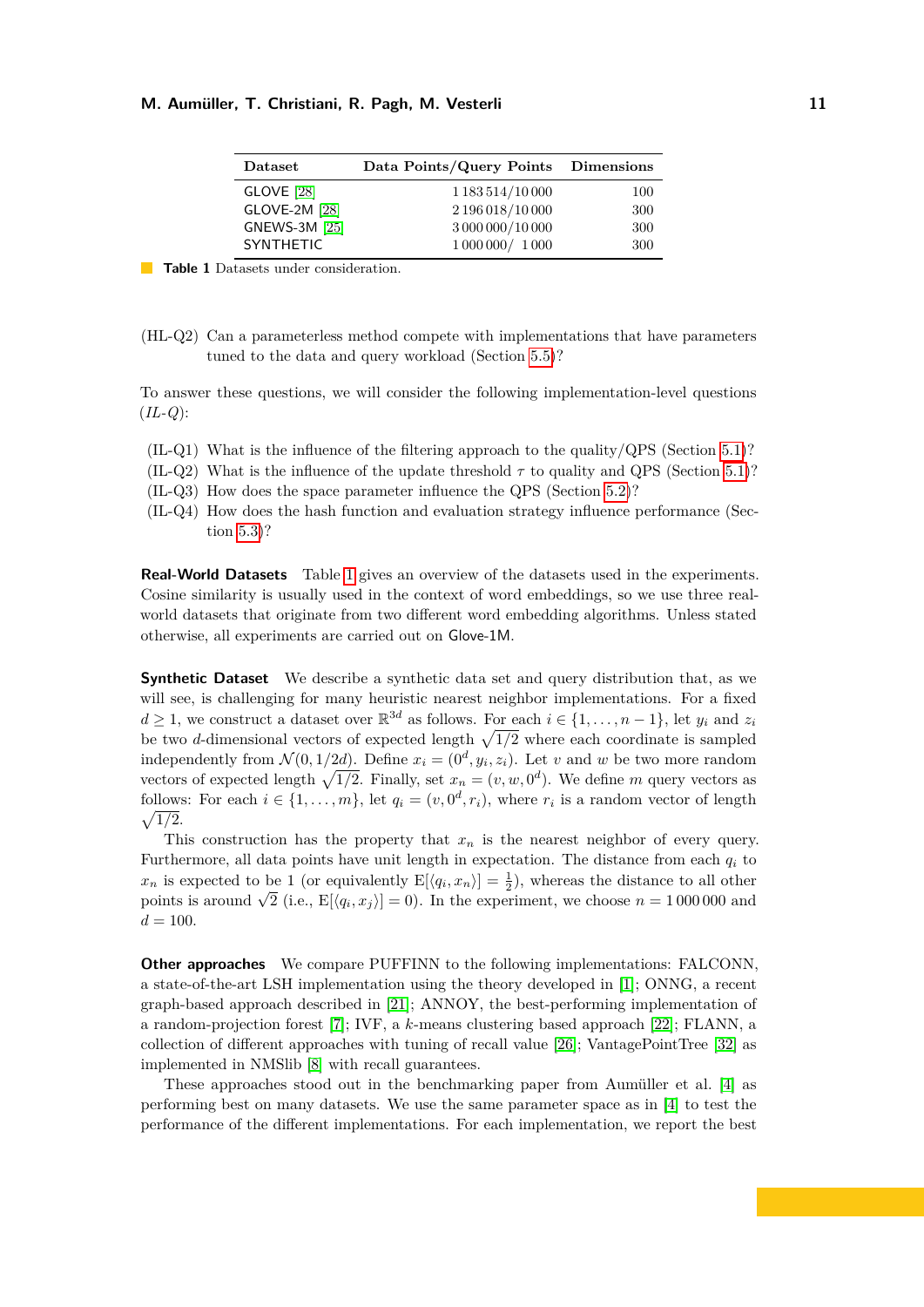<span id="page-11-1"></span>

**Figure 2** Left: Influence of setting the threshold of sketches to  $1 + \varepsilon$  times the expected difference at the distance of the *k*-th closest point found so far. Expected recall values: 0.1, 0.2, 0.5, 0.7, 0.9, 0.95, space: 1GB. Right: Difference between filtering/no filtering, space: 4GB.

results achieved via a grid search over the (usually large) parameter space. We refer to that paper or the original papers for more details on these approaches. Except from FLANN and VantagePointTree, no other implementation allows to specify a guarantee on recall.

# <span id="page-11-0"></span>**5.1 Filtering Approach**

We evaluate the filtering approach in two directions. First, we report on the qualityperformance trade-off of different update strategies. Second, we benchmark the architecture against a "no filtering" approach. Experiments were done using a collection of 32 sketches using 64 bits each.

Figure [2](#page-11-1) (top) reports on the influence of setting the passing threshold of the filtering step dynamically to a fraction of  $\tau = 1 + \varepsilon$  of the expected difference<sup>[3](#page-12-2)</sup> for a point at the distance of the current *k*-th nearest neighbor. A *ε*-value of 0*.*0*,* 0*.*1, and 0*.*2 give good results in this empirical setting. Above 0*.*1 there is almost no gain in quality but a huge drop in QPS. Setting the threshold below the expectation results in a large loss in quality. For the remainder of the experiments, we set the threshold to the expectation, i.e., we use  $\delta = 0$ .

Figure [2](#page-11-1) (bottom) allows us to see the difference between using resp. not using the filtering approach. For low recall values, the filtering approach increases the QPS by a factor of roughly 1.5. For example, the filtering approach can answer around 1 400 QPS at recall .5, without filtering this number drops to 900. At high recall, the difference is more pronounced. A recall of 97% is achieved with 122 QPS using filtering and the same recall is achieved at around 50 QPS without filtering. We can see a clear difference in the achieved quality between the two variants. The sketching approach usually decreases the recall for a fixed expected recall by .08 (for low recall) to .03 (for high recall). However, the recall is still above the guarantee in both cases.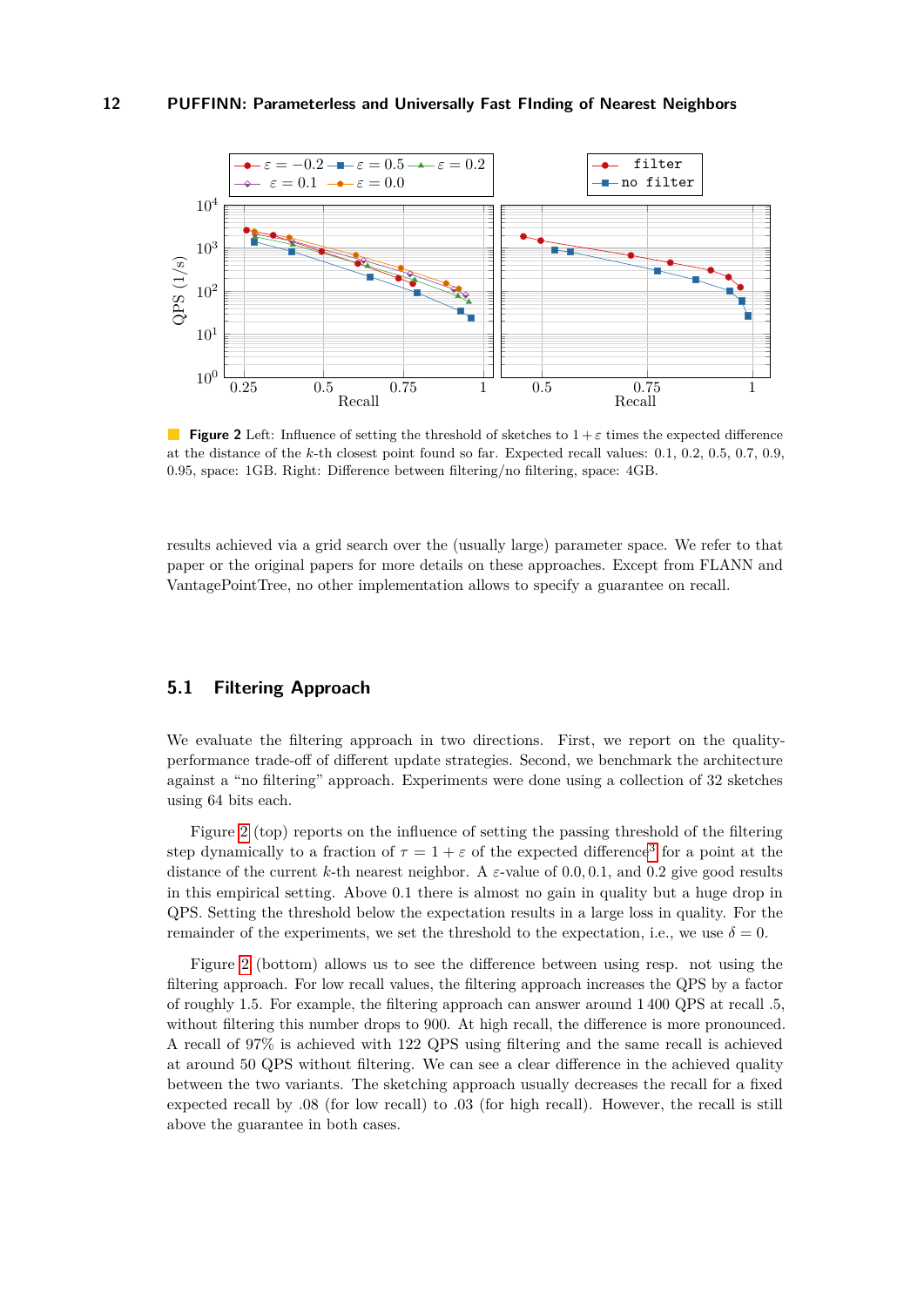<span id="page-12-3"></span>

**Figure 3** Influence of index size to quality-performance trade-off.

#### <span id="page-12-1"></span>**5.2 Influence of the Index Size**

We turn our focus to the third implementation-level question: How does the index size influence the performance? We note that the index size includes the whole data structure, including storage of the original dataset and the hash functions. Figure [3](#page-12-3) reports on the quality-performance trade-off achieved by the implementation for different index sizes. We observe that larger index sizes provide better performance, but the influence is diminishing at more than 4 GB. A small index yields a small number of repetitions, which means that the algorithm has to explore many levels in the data structure. For a recall of .9, increasing the amount of space from 512 MB to 2 GB increases the QPS from 12 to roughly 200. Doubling the allotted space to 4GB results in around 300 QPS, which is roughly the same for 8 GB as well. We can see that the achieved recall is above the set guarantee threshold for all tested index sizes. (Each data point corresponds to a recall value from the set of tested recall values.)

# <span id="page-12-0"></span>**5.3 Choice of Hash Function and Evaluation Strategy**

We start by evaluating different hash evaluation strategies. We implemented the following three different evaluation strategies in PUFFINN: independent, tensor, and pool. For the pooling strategy, we set up a pool containing 3072 bits. In the following, we fix the hash function used to be CP LSH using fast Hadamard transform. Figure [4](#page-13-1) shows a comparison between the three evaluation strategies for different index sizes. As we can see, tensoring is never better than the pooling strategy. Furthermore, independent gives better performance for a fixed quality for large index sizes, but takes more time for initializing the hash values at low recall. We note that when using the exact CP LSH, there is a huge difference between independent and pooling, in particular for large index sizes. For example, CP using independent hash functions achieves not more than 80 QPS for the 8 GB index in the right plot in Figure [4.](#page-13-1) For all of these reasons, we fix the implementation to use the pooling strategy.

We turn our focus to the choice of hash function. Figure [5](#page-13-2) gives an overview of three different index sizes using the pooling strategy for hash function evaluation. On the smallest

<span id="page-12-2"></span><sup>&</sup>lt;sup>3</sup> The expected difference is just 64 times the probability that two points at distance  $r_k$  collide under a random hyperplane.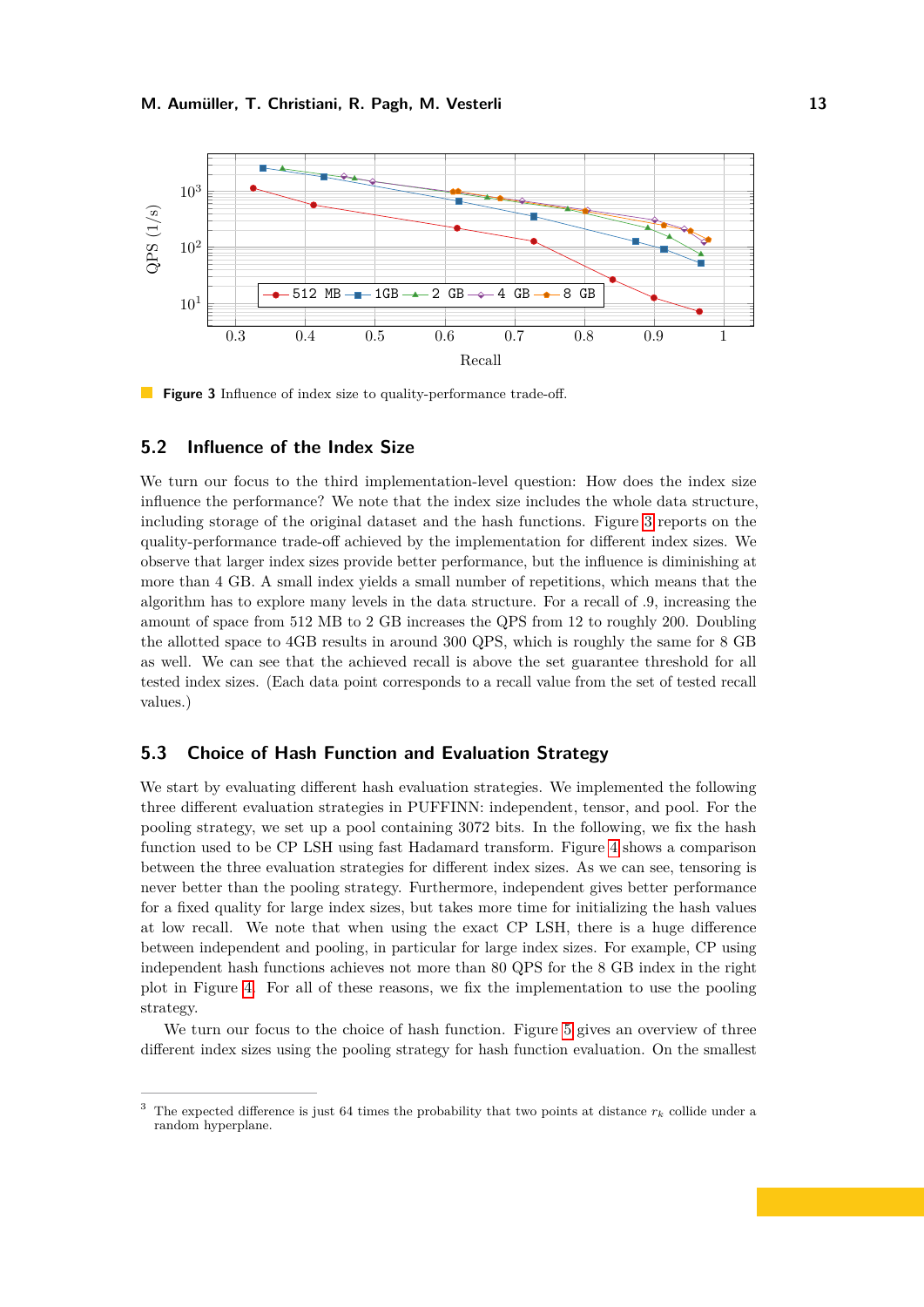<span id="page-13-1"></span>

**Figure 4** Comparison of hash evaluation strategies. Left: 512 MB, center: 2 GB, right: 8 GB.

<span id="page-13-2"></span>

**Figure 5** Hash function comparison (pooling). Left: 512 MB, center: 1 GB, right: 4 GB.

index, HP LSH works well, in particular for high recall. If there is space for more repetitions, CP LSH becomes the method of choice, and FHT-CP is a bit faster than the exact method.

# **5.4 Summary of Implementation Choices**

In light of our first high-level question, we observed that sketching provides a good performance increase at negligible cost. The larger the index size, the faster PUFFINN can answer queries. However, it works well on small index sizes as well. We fixed the pooling strategy as the evaluation strategy since it was much faster than tensoring and allows to use exact methods such as CP LSH when FHT-CP does not satisfy the guarantees one wishes for.

# <span id="page-13-0"></span>**5.5 Comparison to Other Approaches**

We turn our focus on comparing PUFFINN to other approaches on real-world and synthetic datasets (HL-Q2). Figure [6](#page-14-5) gives an overview of the performance-quality trade-off achieved by state-of-the-art *k*-NN approaches on three real-world dataset and a synthetic one. Among the implementations that support automatic parameter tuning, PUFFINN is usually by a large factor the fastest implementation. We remark that the automatic parameter tuning of FLANN failed to build an index within 6 hours on three out of the four datasets and was disregarded on those.

PUFFINN managed to obtain at least recall .95 on every dataset, whereas the tuning of the VPTree failed to achieve high recall on GNEWS-3M. PUFFINN shows better performance than FALCONN for most of the performance-quality space. It is comparable in performance to ANNOY on most of the real-world datasets, and is particular competitive in the high-recall setting. On real-world datasets, IVF and in particular ONNG show better performance than PUFFINN except for very high recall. This is an indicator that graph-based approaches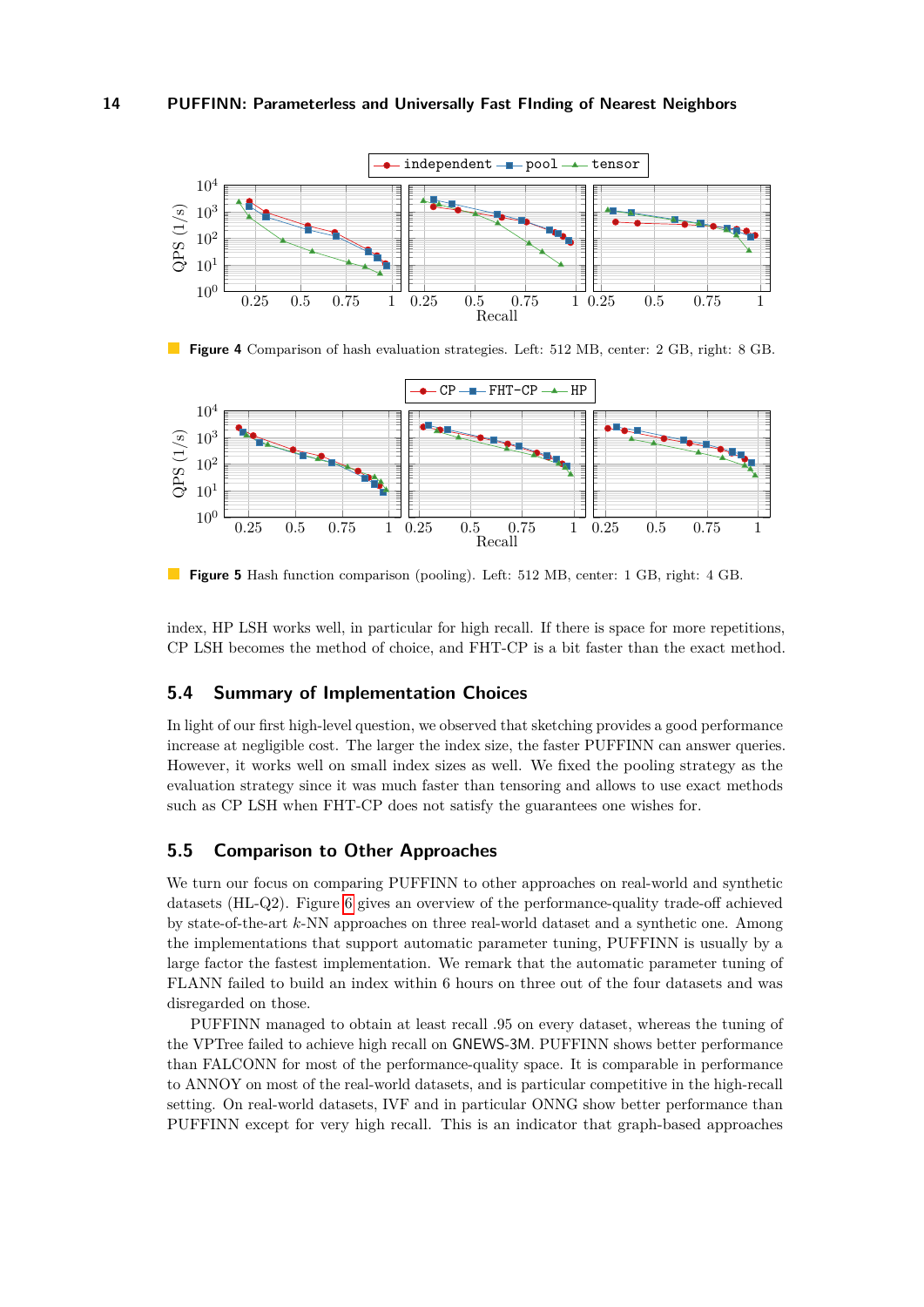<span id="page-14-5"></span>

**Figure 6** Comparison of different implementations with PUFFINN (index size at most 8 GB). Top left: Glove-1M, top right: Glove-2M, bottom left: GNEWS-3M, bottom right: Synthetic.

perform best on these real-world datasets (for good manual parameter choices).

On the synthetic dataset, only LSH-based approaches achieve high recall at high QPS. VPTree and ONNG manage recall close to 1, but are more than a factor 10 slower than PUFFINN. IVF and ANNOY fail to achieve recall higher than 40% on the synthetic dataset.

To come back to our second high-level question: It is possible to compete with state-ofthe-art implementations of *k*-NN using a parameterless method with guarantees. PUFFINN is easy to use and achieves performance comparable to many of its competitors. Among LSH variants, it is as fast as FALCONN which does not give guarantees. This means that our engineering choices allowed an LSH implementation with theoretical guarantees that come "for free".

#### **References**

- <span id="page-14-3"></span>**1** A. Andoni, P. Indyk, T. Laarhoven, I. Razenshteyn, and L. Schmidt. Practical and optimal LSH for angular distance. In *Proc. NIPS '15*, pages 1225–1233, 2015.
- <span id="page-14-2"></span>**2** Alexandr Andoni and Piotr Indyk. E2LSH, user manual. 2005.
- <span id="page-14-4"></span>**3** Alexandr Andoni and Piotr Indyk. Efficient algorithms for substring near neighbor problem. In *Proceedings of the seventeenth annual ACM-SIAM symposium on Discrete algorithm*, pages 1203–1212. Society for Industrial and Applied Mathematics, 2006.
- <span id="page-14-1"></span>**4** Martin Aumüller, Erik Bernhardsson, and Alexander Faithfull. ANN-Benchmarks: A Benchmarking Tool for Approximate Nearest Neighbor Algorithms. In *SISAP'17*, pages 34–49, 2017. [doi:10.1007/978-3-319-68474-1\\\_3](http://dx.doi.org/10.1007/978-3-319-68474-1_3).
- <span id="page-14-0"></span>**5** Mayank Bawa, Tyson Condie, and Prasanna Ganesan. LSH forest: self-tuning indexes for similarity search. In *Proceedings of 14th International Conference on World Wide Web (WWW)*, pages 651–660. ACM, 2005.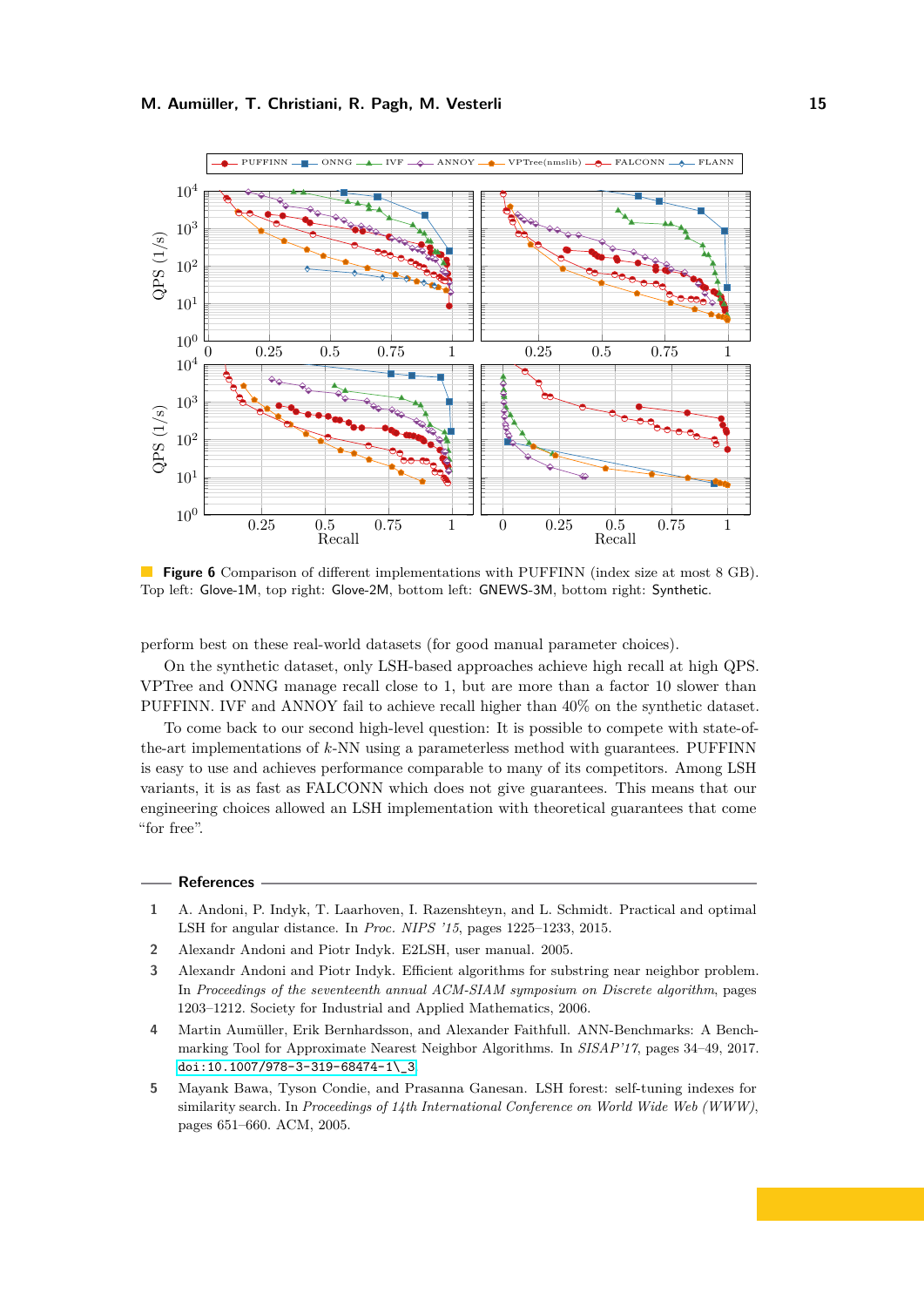- <span id="page-15-1"></span>**6** Jon Louis Bentley. Multidimensional binary search trees used for associative searching. *Commun. ACM*, 18(9):509–517, 1975.
- <span id="page-15-21"></span>**7** Erik Bernhardsson. Annoy. URL: <https://github.com/spotify/annoy>.
- <span id="page-15-14"></span>**8** Leonid Boytsov and Bilegsaikhan Naidan. Engineering efficient and effective non-metric space library. In *SISAP'13*, pages 280–293.
- <span id="page-15-18"></span>**9** Andrei Z. Broder. On the resemblance and containment of documents. In *Compression and Complexity of Sequences 1997. Proceedings*, pages 21–29. IEEE, 1997.
- <span id="page-15-9"></span>**10** Moses Charikar. Similarity estimation techniques from rounding algorithms. In *Proceedings of 34th ACM Symposium on Theory of Computing (STOC)*, pages 380–388, 2002.
- <span id="page-15-10"></span>**11** Tobias Christiani. Fast locality-sensitive hashing for approximate near neighbor search. *CoRR*, abs/1708.07586, 2017. URL: <http://arxiv.org/abs/1708.07586>, [arXiv:1708.07586](http://arxiv.org/abs/1708.07586).
- <span id="page-15-15"></span>**12** Tobias Christiani. A framework for similarity search with space-time tradeoffs using localitysensitive filtering. In *Proc. 28th Symposium on Discrete Algorithms (SODA)*, pages 31–46, 2017.
- <span id="page-15-16"></span>**13** Tobias Christiani, Rasmus Pagh, and Mikkel Thorup. Confirmation sampling for exact nearest neighbor search. *CoRR*, abs/1812.02603, 2018. URL: <http://arxiv.org/abs/1812.02603>, [arXiv:1812.02603](http://arxiv.org/abs/1812.02603).
- <span id="page-15-2"></span>**14** Paolo Ciaccia, Marco Patella, and Pavel Zezula. M-tree: An efficient access method for similarity search in metric spaces. In *VLDB'97*, pages 426–435, 1997.
- <span id="page-15-11"></span>**15** Søren Dahlgaard, Mathias Bæk Tejs Knudsen, and Mikkel Thorup. Fast similarity sketching. *2017 IEEE 58th Annual Symposium on Foundations of Computer Science (FOCS)*, pages 663–671, 2017.
- <span id="page-15-3"></span>**16** Sanjoy Dasgupta and Yoav Freund. Random projection trees and low dimensional manifolds. In *STOC'08*, pages 537–546. ACM.
- <span id="page-15-8"></span>**17** Wei Dong. LSHkit. URL: <http://lshkit.sourceforge.net/>.
- <span id="page-15-0"></span>**18** Wei Dong, Zhe Wang, William Josephson, Moses Charikar, and Kai Li. Modeling LSH for performance tuning. In *Proceedings of 17th ACM Conference on Information and Knowledge Management (CIKM)*, pages 669–678. ACM, 2008.
- <span id="page-15-7"></span>**19** Sariel Har-Peled, Piotr Indyk, and Rajeev Motwani. Approximate nearest neighbor: Towards removing the curse of dimensionality. *Theory of Computing*, 8(1):321–350, 2012.
- <span id="page-15-6"></span>**20** Piotr Indyk and Rajeev Motwani. Approximate nearest neighbors: Towards removing the curse of dimensionality. In *Proceedings of 30th Annual ACM Symposium on the Theory of Computing (STOC)*, pages 604–613, 1998.
- <span id="page-15-5"></span>**21** M. Iwasaki and D. Miyazaki. Optimization of Indexing Based on k-Nearest Neighbor Graph for Proximity Search in High-dimensional Data. *ArXiv e-prints*, October 2018. [arXiv:1810.07355](http://arxiv.org/abs/1810.07355).
- <span id="page-15-22"></span>**22** Jeff Johnson, Matthijs Douze, and Hervé Jégou. Billion-scale similarity search with gpus. *CoRR*, abs/1702.08734, 2017.
- <span id="page-15-17"></span>**23** Ping Li and Arnd Christian König. Theory and applications of *b*-bit minwise hashing. *Commun. ACM*, 54(8):101–109, 2011. URL: <https://doi.org/10.1145/1978542.1978566>, [doi:10.1145/1978542.1978566](http://dx.doi.org/10.1145/1978542.1978566).
- <span id="page-15-4"></span>**24** Y. A. Malkov and D. A. Yashunin. Efficient and robust approximate nearest neighbor search using Hierarchical Navigable Small World graphs. *ArXiv e-prints*, March 2016. [arXiv:](http://arxiv.org/abs/1603.09320) [1603.09320](http://arxiv.org/abs/1603.09320).
- <span id="page-15-20"></span>**25** Tomas Mikolov, Kai Chen, Greg Corrado, and Jeffrey Dean. Efficient estimation of word representations in vector space. *CoRR*, abs/1301.3781, 2013. [arXiv:1301.3781](http://arxiv.org/abs/1301.3781).
- <span id="page-15-13"></span>**26** Marius Muja and David G. Lowe. Fast approximate nearest neighbors with automatic algorithm configuration. In *VISSAPP'09*, pages 331–340. INSTICC Press.
- <span id="page-15-12"></span>**27** Rasmus Pagh. Similarity sketching. In *Encyclopedia of Big Data Technologies.* 2019.
- <span id="page-15-19"></span>**28** Jeffrey Pennington, Richard Socher, and Christopher D. Manning. Glove: Global vectors for word representation. In *Empirical Methods in Natural Language Processing (EMNLP)*, pages 1532–1543, 2014.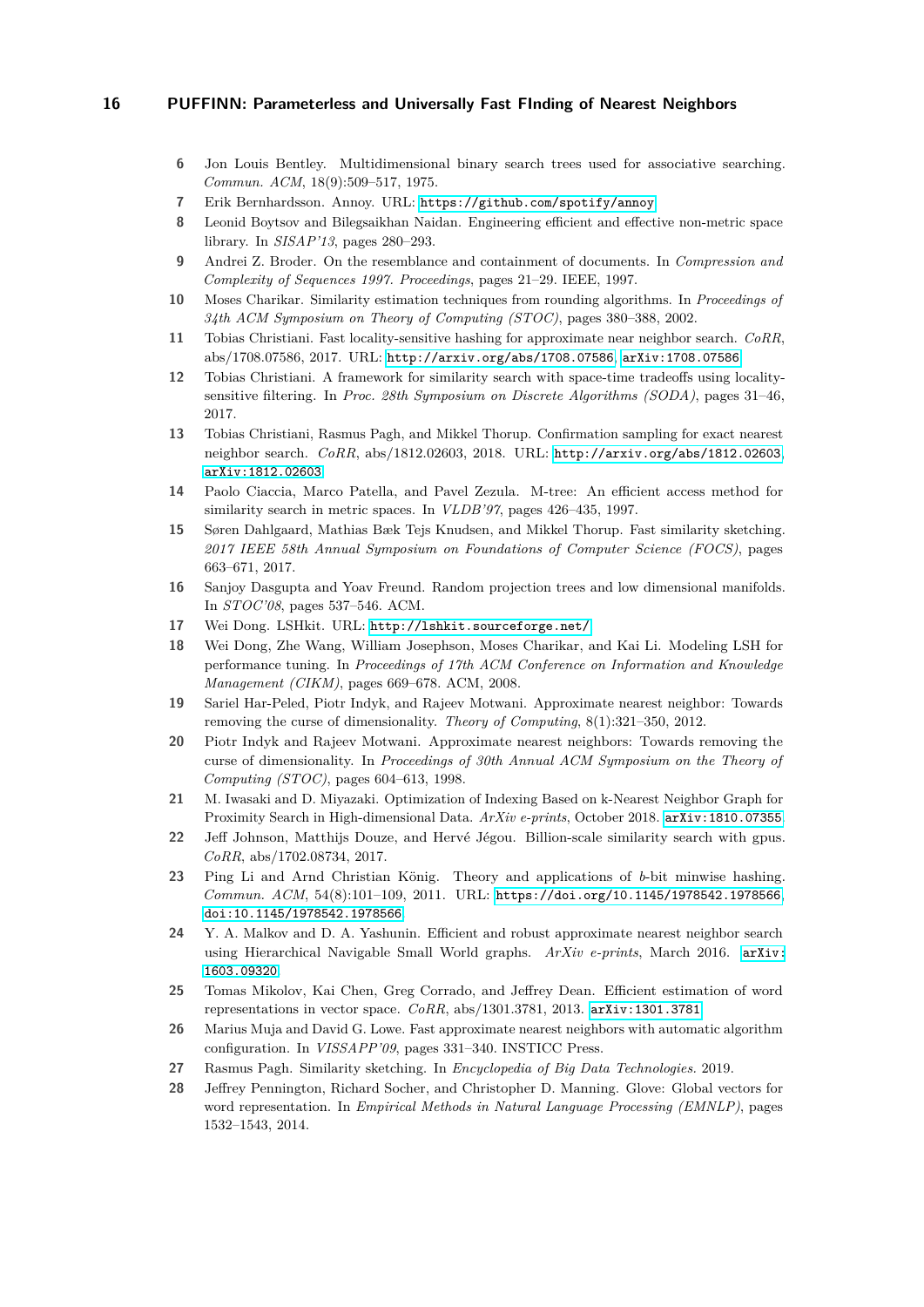- <span id="page-16-2"></span>**29** Ali Rahimi and Benjamin Recht. Random features for large-scale kernel machines. In *Advances in neural information processing systems*, pages 1177–1184, 2008.
- <span id="page-16-4"></span>**30** Venu Satuluri and Srinivasan Parthasarathy. Bayesian locality sensitive hashing for fast similarity search. *Proceedings of the VLDB Endowment*, 5(5):430–441, 2012.
- <span id="page-16-3"></span>**31** Kengo Terasawa and Yuzuru Tanaka. Spherical LSH for approximate nearest neighbor search on unit hypersphere. In *Algorithms and Data Structures, 10th International Workshop, WADS 2007, Halifax, Canada, August 15-17, 2007, Proceedings*, pages 27–38, 2007. URL: [https://doi.org/10.1007/978-3-540-73951-7\\_4](https://doi.org/10.1007/978-3-540-73951-7_4), [doi:10.1007/978-3-540-73951-7\\\_4](http://dx.doi.org/10.1007/978-3-540-73951-7_4).
- <span id="page-16-5"></span>**32** Peter N. Yianilos. Data structures and algorithms for nearest neighbor search in general metric spaces. In *Proceedings of the Fourth Annual ACM/SIGACT-SIAM Symposium on Discrete Algorithms, 25-27 January 1993, Austin, Texas, USA.*, pages 311–321, 1993. URL: <http://dl.acm.org/citation.cfm?id=313559.313789>.
- <span id="page-16-0"></span>**33** Pavel Zezula, Pasquale Savino, Giuseppe Amato, and Fausto Rabitti. Approximate similarity retrieval with M-Trees. *VLDB J.*, 7(4):275–293, 1998.

# <span id="page-16-1"></span>**A The LSH Framework**

Having access to an LSH family  $H$  as defined in Section [2](#page-3-1) allows us to build a data structure with the following properties solving the  $(c, r)$ -near neighbor problem.

 $\blacktriangleright$  **Theorem 5** ([\[19,](#page-15-7) Theorem 3.4]), *Suppose that for some metric space*  $(X, dist)$  *and some factor*  $c > 1$ *, there exists an LSH family such that*  $Pr[h(q) = h(x)] \geq p_1$  *when*  $dist(q, x) \leq r$ *and* Pr[*h*(*q*) = *h*(*x*)] ≤ *p*<sup>2</sup> *when dist*(*q, x*) ≥ *cr with p*<sup>1</sup> *> p*2*. Let S* ⊆ *X be a dataset containing n points. Then there exists a data structure for S such that for a given query q, it returns with constant probability a point within distance cr in S, if there exists a point within distance r in S*. The algorithm uses  $O(dn + n^{1+\rho})$  space and evaluates  $O(n^{\rho})$  hash functions *per query, where*  $\rho = \frac{\log(1/p_1)}{\log(1/p_2)}$  $\frac{\log(1/p_1)}{\log(1/p_2)}$ .

**Proof.** Given access to an LSH family  $H$  with the properties stated in the theorem and two parameters *L* and *k* (to be specified below), repeat the following process independently for each *i* in  $\{1, \ldots, L\}$ : Choose *k* hash functions  $g_{i,1}, \ldots, g_{i,k}$  independently at random from H. For each point  $p \in S$ , we view the sequence  $h_i(p) = (g_{i,1}(p), \ldots, g_{i,k}(p)) \in R^k$  as the hash code of *p*, identify this hash code with a bucket in a table, and store a reference to *p* in bucket  $h_i(p)$ . To avoid storing empty buckets from  $R^k$ , we resort to hashing and build a hash table  $T_i$  to store the non-empty buckets for  $S$  and  $h_i$ .

Given a query  $q \in X$ , we retrieve all points from the buckets  $h_1(q), \ldots, h_L(q)$  in tables  $T_1, \ldots, T_L$ , respectively, and report a close point in distance at most *cr* as soon as we find such a point. Note that the algorithm stops and reports that no close points exists after retrieving more than 3L points, which is crucial to guarantee query time  $O(n^{\rho})$ .

The parameters *k* and *L* are set according to the following reasoning. First, set *k* such that it is expected that at most one distant point at distance at least *cr* collides with the query in one of the repetitions. This means that we require  $np_2^k \leq 1$  and hence we define  $k = \lceil \frac{\log n}{\log(1/p_2)} \rceil$ . To find a close point at distance at most *r* with probability at least  $1 - \delta$ , the number of repetitions *L* must satisfy  $\delta \leq (1 - p_1^k)^L \leq \exp(-p_1^k \cdot L)$ . This means that *L* should be at least  $p_1^{-k} \ln \delta$  and simplifying yields  $L = O(n^{\rho})$ . Note that these parameters are set to work even in a worst-case scenario where there is exactly one point at distance *r* and all other points have distance slightly larger than  $cr$ .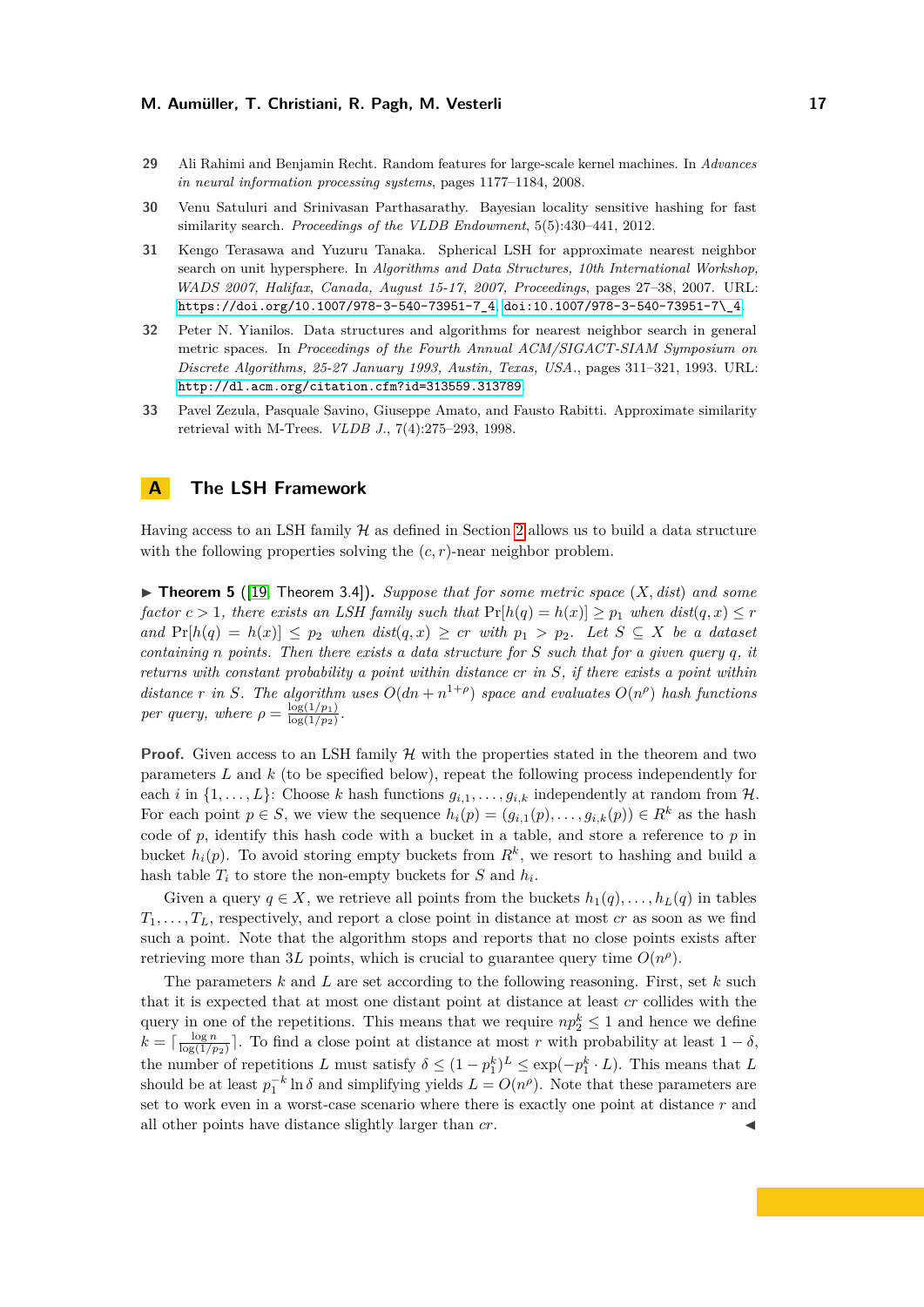# <span id="page-17-0"></span>**B Missing Details of Data Structure and Its Theoretical Properties**

## **B.1 Discussion and Proof of Lemma [4](#page-6-0)**

Lemma [4](#page-6-0) states that with probability at least  $1 - \delta$  the expected running time is bounded by the time it would take using the natural algorithm to find the entire *k*NN set with probability at least  $\delta$  in addition to the time it takes to traverse the *L* LSH tries bottom up and to report *k* points from each. The bound is very conservative since the guarantees have to cover adverse instances. Consider for example the case where there is a large gap in the collision probability between the  $k$ <sup>th</sup> and the  $k + 1$ st nearest neighbor. In this case the algorithm would have to find the entire *k*NN set before the stopping criteria matches that of the natural algorithm. We could also have the problem that the *k* − 1 nearest neighbors all collide with the query with probability 1 so that the query algorithm encounters all of these points in every LSH trie.

**Proof.** Let *i*' denote the largest *i* such that  $j' = \left[\ln(k/\delta)/p(q, x_k)^i\right] \geq L$ . If we denote by *i*<sup>\*</sup> the choice of level underlying  $OPT(L, K, k, \delta/k)$  then we have that  $i' \geq i^*$ . We will proceed by bounding the probability that ADAPTIVE-KNN $(q, k, \delta)$  proceeds beyond step  $(i', j')$ . The probability of having missed a point in the true top- $k$  at step  $(i', j')$  is at most  $\delta/k$  and by a union bound the probability of not having found all of them is at most *δ*. Furthermore, in the event of having found the true top- $k$  at step  $(i', j')$  the stopping criteria takes effect. Since  $\delta \leq 1/2$  the expected running time conditioned on stopping no later than at step  $(i', j')$ is no more than a constant times the expected running time of searching to step  $(i', j')$ . The expected running time of searching  $j'$  trees at depth  $i'$  can be upper bounded as follows:

$$
\frac{\ln(\delta/k)}{p(q, x_k)^{i'}}(i' + \sum_{s=1}^k p(q, x_s)^{i'} + \sum_{s=k+1}^n p(q, x_s)^{i'}) \le L(K+k) + \frac{\ln(\delta/k)}{p(q, x_k)^{i'}} \sum_{s=k+1}^n p(q, x_s)^{i'}
$$
  

$$
\le L(K+k) + \frac{\ln(\delta/k)}{p(q, x_k)^{i^*}} \sum_{s=k+1}^n p(q, x_s)^{i^*} \le L(K+k) + OPT(L, K, k, \delta/k).
$$

J

#### **B.2 Reducing the number of LSH evaluations**

Many locality-sensitive hash functions have an evaluation time that is at least linear in the description size of the input. To reduce the contribution from LSH evaluations to the query time we can reuse a single LSH function in multiple LSH tries so we only have to pay once to evaluate it. The LSH literature contains two different techniques to achieve this goal: tensoring [\[3\]](#page-14-4) and pooling [\[15\]](#page-15-11). See [\[11\]](#page-15-10) for a more detailed description in relation to the approximate near neighbor problem. We proceed by describing how tensoring and pooling can be used in the context of solving the *k*NN problem using the approach of Algorithm [1.](#page-5-0) Tensoring has the desirable property that it does not introduce additional parameters to the algorithm, whereas pooling requires specifying the pool size *m* in advance.

**Tensoring** The variant of tensoring described here will reduce the number of LSH functions **Fensoning** The variant of tensoring described here will reduce the number of ESH functions evaluated from  $LK$  to  $\sqrt{LK}$ . The cost of using fewer independent LSH evaluations is that we need to perform more lookups and distance computations in order to achieve the same correctness guarantees. However, for constant failure probability, say,  $\delta = 1/2$ , we only have to increase the number of buckets that we search by a small constant factor compared to using independent LSH functions.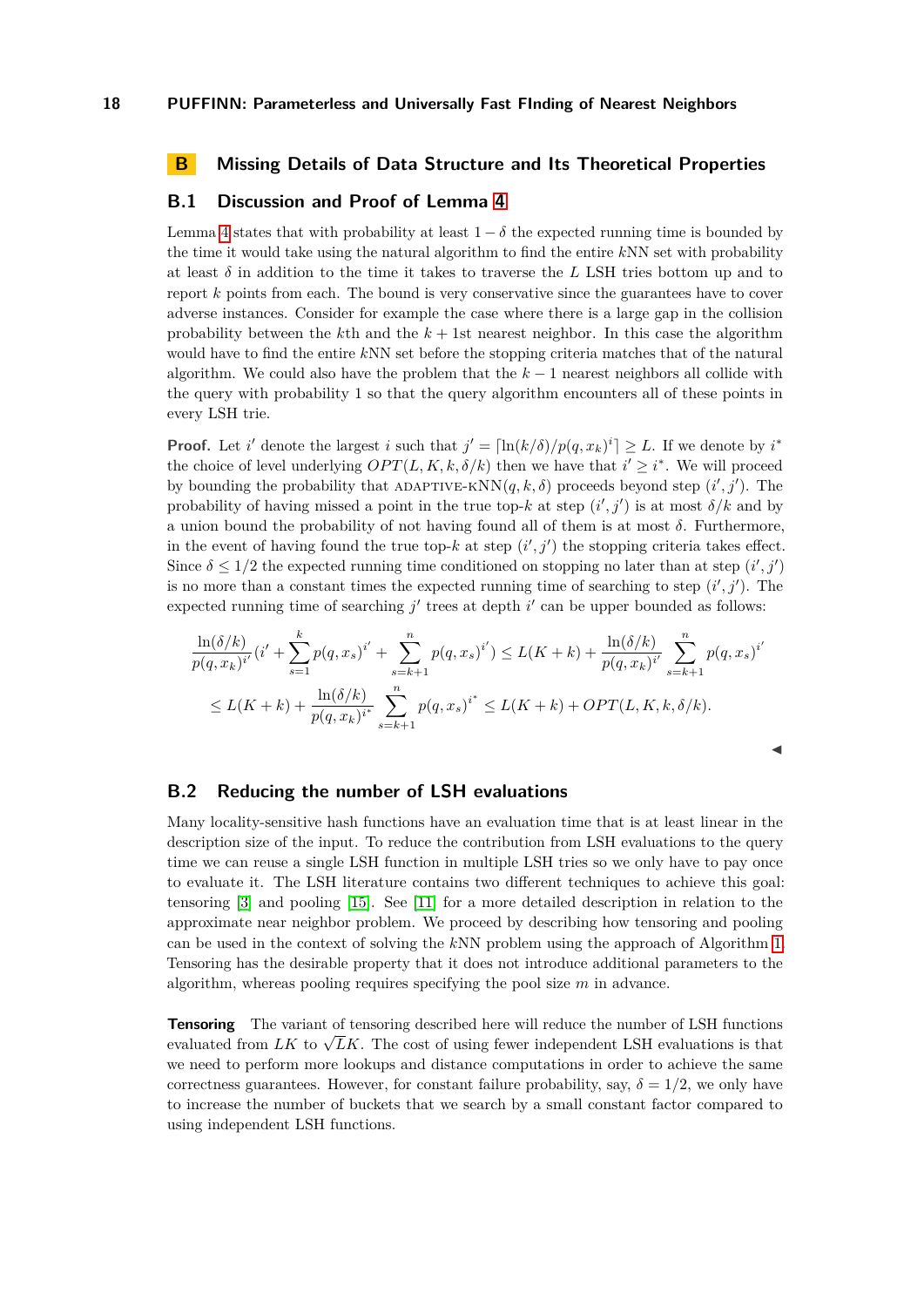Assume that *L* is an even power of two and that *K* is an even positive integer. We form Assume that *L* is an even power of two and that *K* is an even positive integer. We form two collections that each hold  $\sqrt{L}$  tuples of *K/2* independent LSH functions. Denote the *s*th hashfunction in the *t*<sup>th</sup> tuple of the first and second collection by  $h_{s,t}$  and  $h'_{s,t}$ , respectively. Each of the *L* LSH tries is now indexed by  $j_1, j_2 \in \{1, \ldots, \sqrt{L}\}\$  which denotes the tuple of LSH functions used from the first and second collection, respectively. For  $i \in \{0, 2, 4, \ldots, K\}$ the set of points in the bucket associated with a query point *q* at depth *i* in the LSH trie indexed by  $j_1, j_2$  is given by:

$$
S_{i,j_1,j_2}(q) = \{x \in P \mid h_{1,j_1}(x) = h_{1,j_1}(q) \land \cdots \land h_{i/2,j_1}(x) = h_{i/2,j_1}(q) \land \cdots \land h'_{1,j_2}(x) = h'_{1,j_2}(q) \land \cdots \land h'_{i/2,j_2}(x) = h'_{i/2,j_2}(q)\}.
$$

The query algorithm under the tensoring scheme (Algorithm [2\)](#page-18-0) proceeds by searching through the LSH tries at depth  $i = K, K - 2, \ldots, 0$ . At each depth *i* for  $m = 1, \ldots, \sqrt{L}$  we gradually search the  $m^2$  buckets that are formed by pairing up the first  $i/2$  hash functions from the first *m* tuples from the two collections.

We now consider the stopping criteria. The probability that the query point does not collide with the *k*NN in the first *i/*2 hash functions of the first *m* tuples in either collection is given by  $1 - p(q, x_k)^{i/2} \leq 1 - p(q, x'_k)^{i/2}$ . The algorithm fails to find the *kNN* if there is not at least one such collision in each collection and the stopping criteria follows from a union bound.

# **Algorithm 2:** ADAPTIVE-KNN-TENSORING $(q, k, \delta)$

**<sup>1</sup>** Initialize PQ with a capacity of k unique keys **<sup>2</sup> for** *i* ← *K, K* − 2*, K* − 4*, . . . ,* 0 **do**  $\begin{array}{l} \mathbf{2} \text{ for } i \leftarrow \mathbf{R}, \mathbf{R} - 2, \mathbf{R} - 4, \ldots \\ \mathbf{3} \text{ } & \text{for } m \leftarrow 1, 2, \ldots, \sqrt{L} \text{ do} \end{array}$ **4 for**  $j \leftarrow 1, 2, ..., m$  **do 5 for**  $x \in \Pi_{i,j,m}(q)$  **do** PQ.insert $(x, dist(q, x))$ **6 for**  $x \in \Pi_{i,m,j}(q)$  **do** PQ.insert $(x, dist(q, x))$ **<sup>7</sup> end**  $\textbf{s} \quad | \quad \textbf{if} \, \, i = 0 \, \, \textbf{or} \, \, 2(1 - p(q, x_k')^{i/2})^m \leq \delta \, \, \textbf{then} \, \, \textbf{return} \, \, \text{PQ}$ **<sup>9</sup> end <sup>10</sup> end**

<span id="page-18-0"></span>**Pooling** Another approach to reduce the number of independent LSH functions that have to be stored and evaluated is to form a pool of *m* LSH functions. The *K* hash functions used for each of the *L* tries are selected independently as random subsets of size *K* from the pool of hash functions. In algorithm [3](#page-19-1) we let *hi,j* denote the *i*th hash function from the *j*th random subset from the pool of hash functions. By adapting the analysis from [\[11\]](#page-15-10) we obtain a failure probability of  $\delta \leq 1/2$  by setting the stopping criteria to ensure two things: First, the expected number of times that the *k*-nearest neighbor has been found should be at least two. And secondly, the pool size *m* should be large enough to ensure that the variance in the number of collisions between the query point and the *k*NN is sufficiently low for Cantelli's inequality to give the desired failure probability. For completeness we include the proof of correctness that follows the approach of Christiani [\[11\]](#page-15-10).

**Proof.** Cantelli's inequality states that for a non-negative random variable *X* with mean *μ* and variance  $\sigma^2$  we have that  $Pr[X \le 0] \le \sigma^2/(\mu^2 + \sigma^2)$ . Let *X* denote the number of